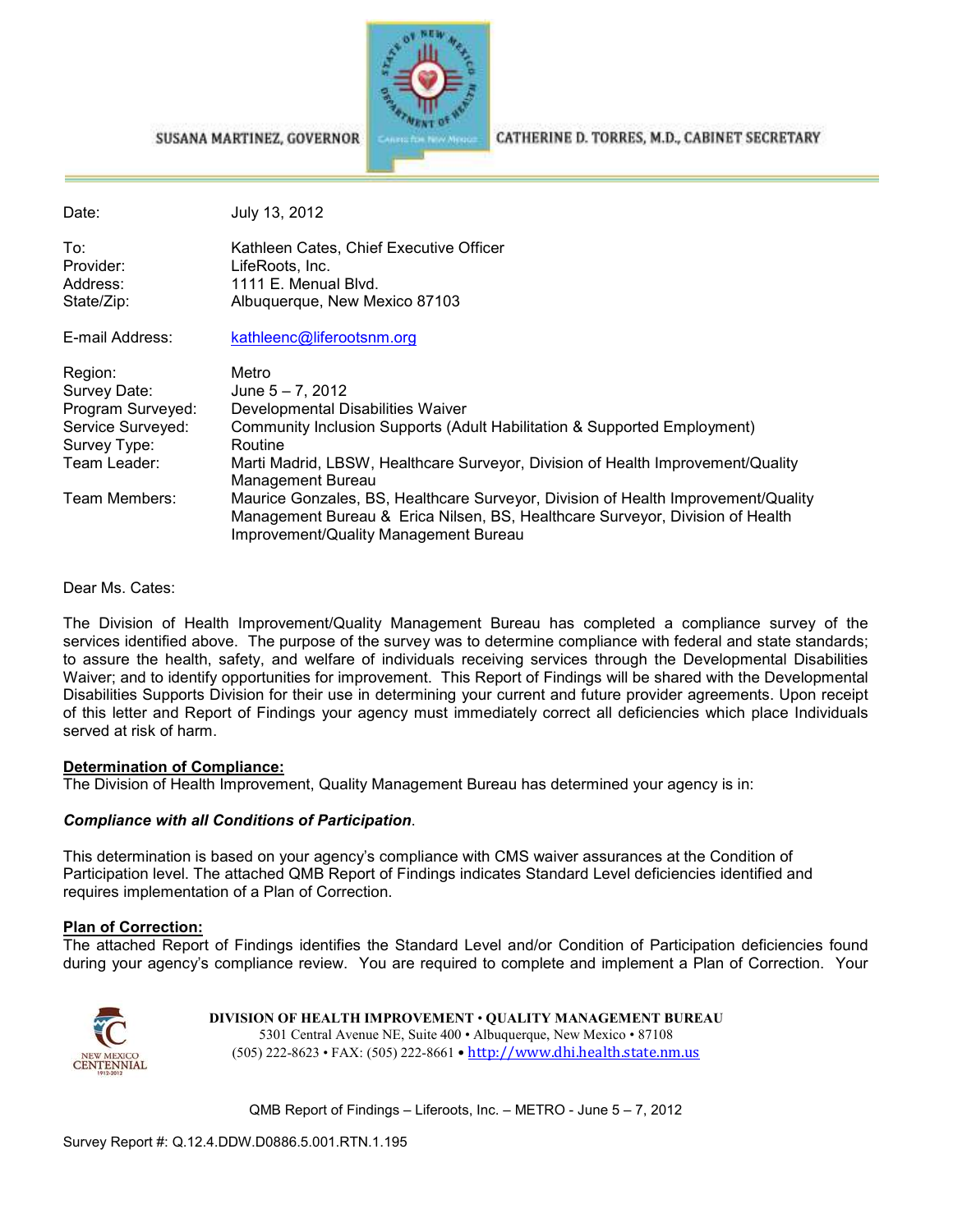agency has a total of 45 business days (10 business days to submit your POC for approval and 35 days to implement your *approved* Plan of Correction) from the receipt of this letter.

#### **Submission of your Plan of Correction:**

Please submit your agency's Plan of Correction in the space on the two right columns of the Report of Findings. *(See attachment "A" for additional guidance in completing the Plan of Correction)*.

Within 10 business days of receipt of this letter your agency Plan of Correction must be submitted to the parties below:

#### **1. Quality Management Bureau, Attention: Plan of Correction Coordinator 5301 Central Ave. NE Suite 400 Albuquerque, NM 87108**

#### **2. Developmental Disabilities Supports Division Regional Office for region of service surveyed**

Upon notification from QMB that your *Plan of Correction has been approved*, you must implement all remedies and corrective actions to come into compliance. If your Plan of Correction is denied, you must resubmit a revised plan as soon as possible for approval, as your POC approval and all remedies must be completed within 45 business days of the receipt of this letter.

Failure to submit your POC within the allotted 10 business days or complete and implement your Plan of Correction within the total 45 business days allowed may result in the imposition of a \$200 per day Civil Monetary Penalty until it is received, completed and/or implemented.

#### **Request for Informal Reconsideration of Findings (IRF):**

If you disagree with a finding of deficient practice, you have 10 business days upon receipt of this notice to request an IRF. Submit your request for an IRF in writing to:

> QMB Deputy Bureau Chief 5301 Central Ave NE Suite #400 Albuquerque, NM 87108 Attention: IRF request

See Attachment "C" for additional guidance in completing the request for Informal Reconsideration of Findings. The request for an IRF will not delay the implementation of your Plan of Correction which must be completed within 45 total business days (10 business days to submit your POC for approval and 35 days to implement your *approved* Plan of Correction). Providers may not appeal the nature or interpretation of the standard or regulation, the team composition or sampling methodology. If the IRF approves the modification or removal of a finding, you will be advised of any changes.

Please call the Plan of Correction Coordinator at 505-699-9356 if you have questions about the Report of Findings or Plan of Correction. Thank you for your cooperation and for the work you perform.

Sincerely,

Marti Madrid

Marti Madrid, LBSW Team Lead/Healthcare Surveyor Division of Health Improvement Quality Management Bureau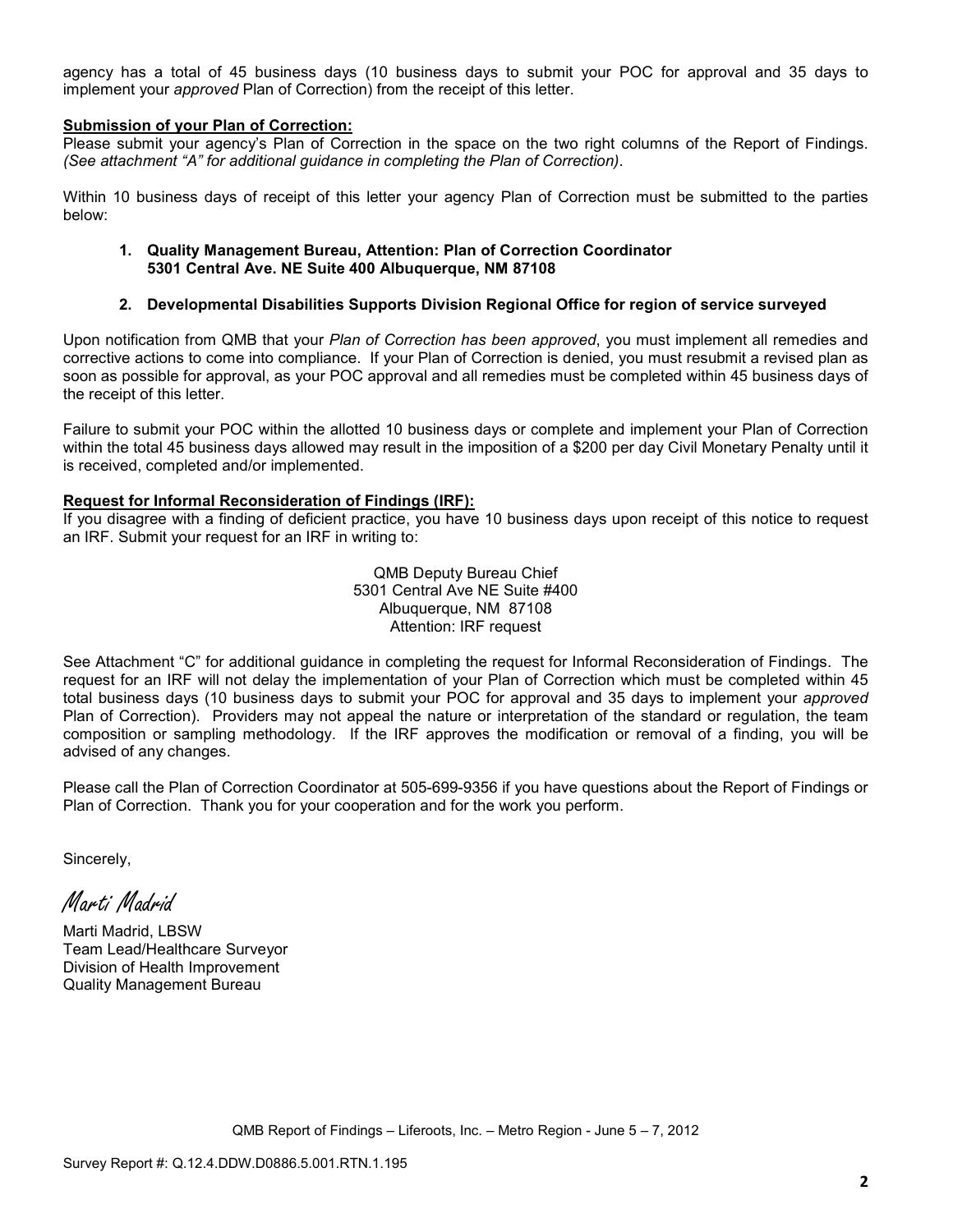| <b>Survey Process Employed:</b>           |                                     |                                                                                                                                                                                                                                                                        |
|-------------------------------------------|-------------------------------------|------------------------------------------------------------------------------------------------------------------------------------------------------------------------------------------------------------------------------------------------------------------------|
| <b>Entrance Conference Date:</b>          | June 5, 2012                        |                                                                                                                                                                                                                                                                        |
| Present:                                  | LifeRoots, Inc.                     | Kathleen Cates, Chief Executive Officer<br>Gwen Kiwanuka, Director of Community Services<br>Patricia Davis, Service Coordinator Supervisor<br>Carmen Silva, Billing Coordinator                                                                                        |
|                                           | DOH/DHI/QMB                         | Marti Madrid, LBSW, Team Lead/Healthcare Surveyor<br>Maurice Gonzales, BS, Healthcare Surveyor<br>Erica Nilsen, BA, Healthcare Surveyor                                                                                                                                |
| <b>Exit Conference Date:</b>              | June 7, 2012                        |                                                                                                                                                                                                                                                                        |
| Present:                                  | LifeRoots, Inc.                     | Kathleen Cates, Chief Executive Officer<br>Gwen Kiwanuka, Director of Community Services<br>Patricia McNeil, Service Coordinator Supervisor<br>Carmen Silva, Billing Coordinator<br>Sylvia Padilla, Director of Quality Assurance<br>Bruce Haynes, Director of Finance |
|                                           | <b>DOH/DHI/QMB</b>                  | Marti Madrid, LBSW, Team Lead/Healthcare Surveyor<br>Maurice Gonzales, BS, Healthcare Surveyor<br>Erica Nilsen, BA, Healthcare Surveyor                                                                                                                                |
| <b>Administrative Locations Visited</b>   | Number:                             | 2 (1111 E. Menaul Albuquerque, New Mexico & 1009<br>Golf Course, Suite 105 Rio Rancho, New Mexico)                                                                                                                                                                     |
| <b>Total Sample Size</b>                  | Number:                             | 19<br>2 - Jackson Class Members<br>17 - Non-Jackson Class Members<br>15 - Adult Habilitation<br>5- Supported Employment                                                                                                                                                |
| Persons Served Records Reviewed           | Number:                             | 19                                                                                                                                                                                                                                                                     |
| Persons Served Interviewed                | Number:                             | 8                                                                                                                                                                                                                                                                      |
| Persons Served Observed                   | Number:<br>survey)                  | 11 (8 Individuals did not respond to Surveyor<br>questions and 3 Individuals were not present during the on-site                                                                                                                                                       |
| Direct Support Personnel Interviewed      | Number:                             | 11                                                                                                                                                                                                                                                                     |
| Direct Support Personnel Records Reviewed | Number:                             | 20                                                                                                                                                                                                                                                                     |
| Service Coordinator Records Reviewed      | Number:                             | 5                                                                                                                                                                                                                                                                      |
| <b>Administrative Files Reviewed</b>      | <b>Billing Records</b><br>$\bullet$ |                                                                                                                                                                                                                                                                        |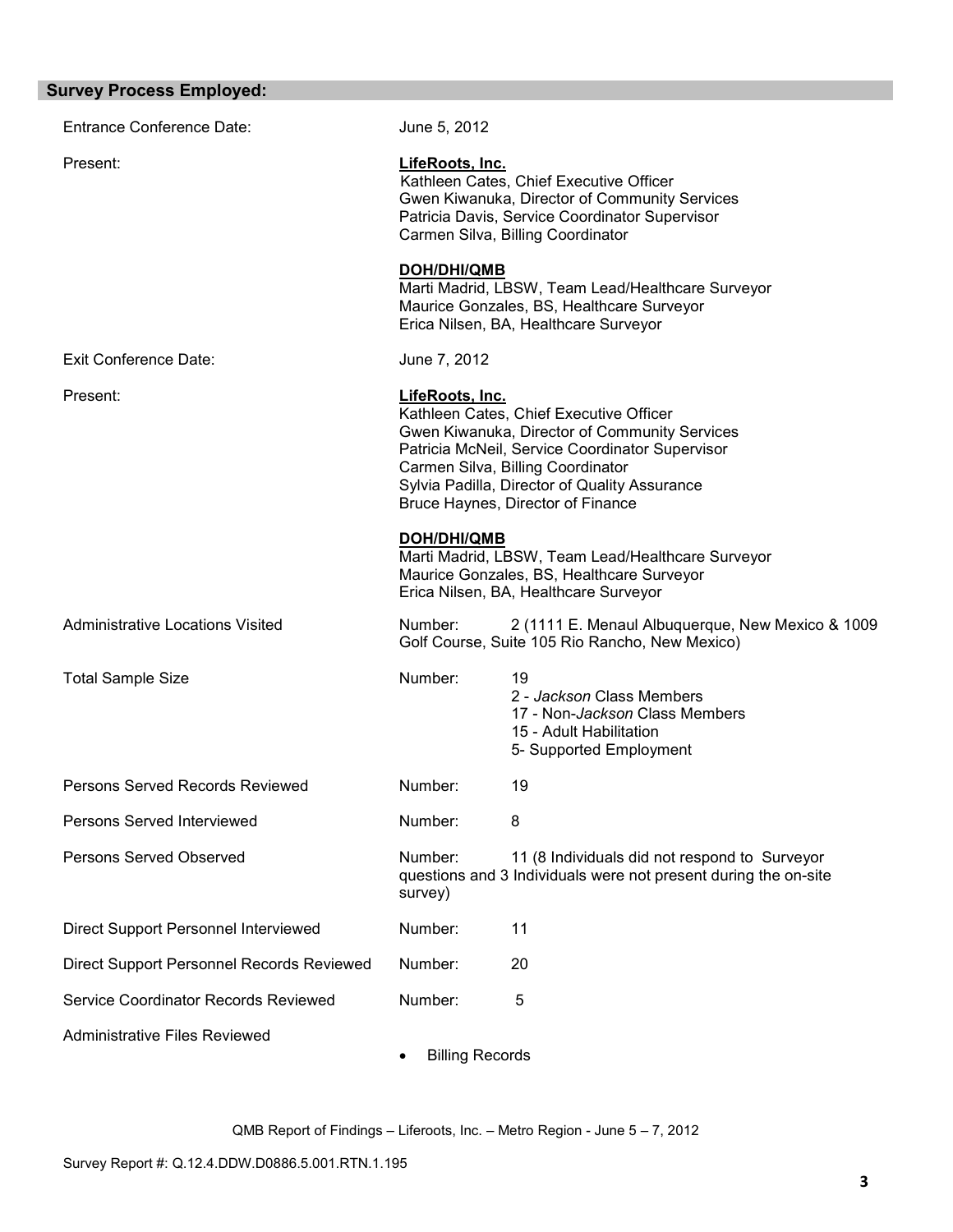- Incident Management Records
- Personnel Files
- Training Records
- Agency Policy and Procedure
- Caregiver Criminal History Screening Records
- Employee Abuse Registry
- Quality Assurance / Improvement Plan

CC: Distribution List: DOH - Division of Health Improvement

- DOH Developmental Disabilities Supports Division
- DOH Office of Internal Audit
	- HSD Medical Assistance Division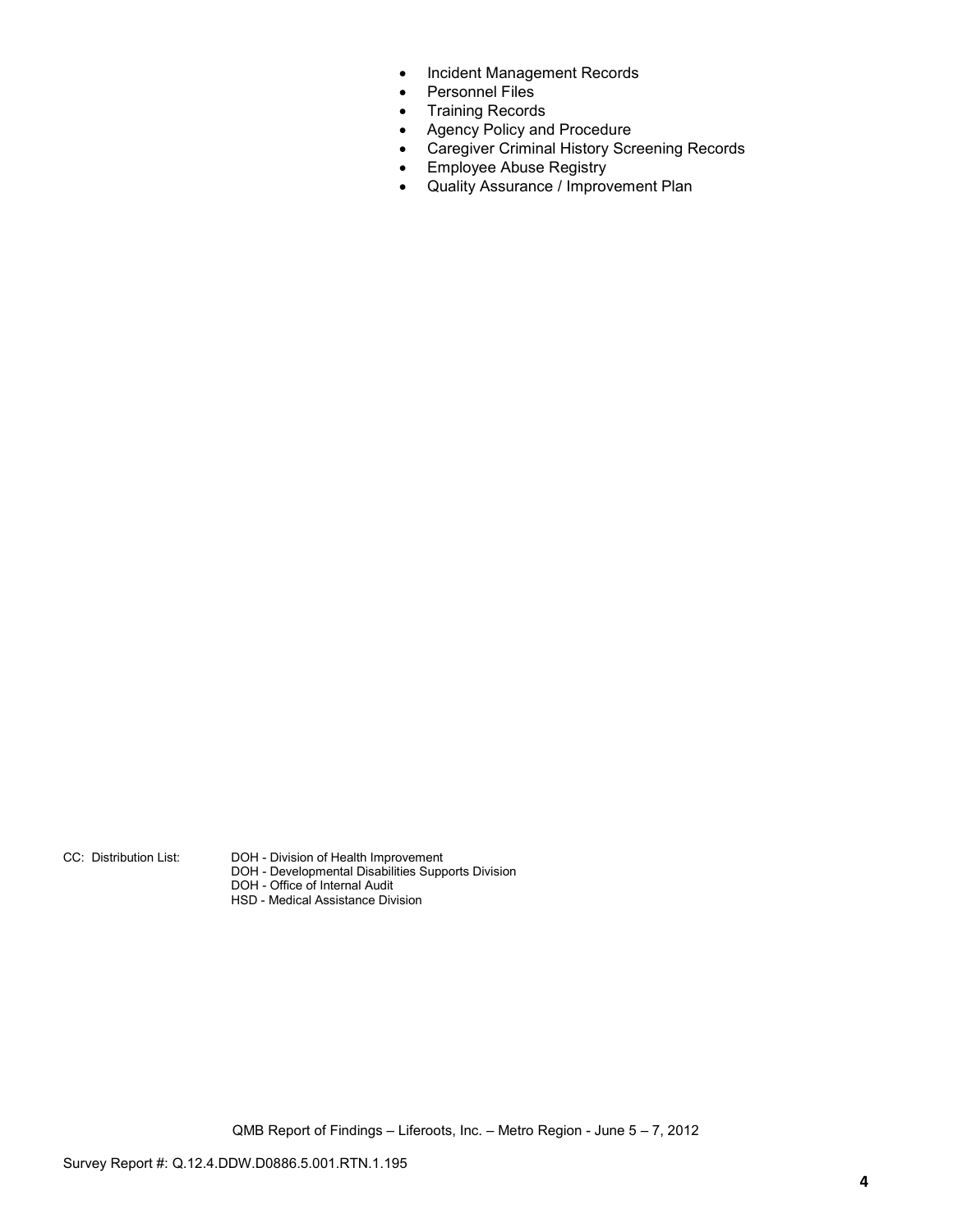# **Attachment A**

# **Provider Instructions for Completing the QMB Plan of Correction (POC) Process**

## *Introduction:*

After a QMB Compliance Survey, your QMB Report of Findings will be sent to you via e-mail.

Each provider must develop and implement a Plan of Correction (POC) that identifies specific quality assurance and quality improvement activities the agency will implement to correct deficiencies and prevent continued non compliance.

Agencies must submit their Plan of Correction within 10 business days from the date you receive the QMB Report of Findings. (Providers who do not submit a POC within 10 business days will be referred to the Internal Review Committee [IRC] for possible actions or sanctions).

Agencies must fully implement their approved Plan of Correction within 45 business days (10 business days to submit your POC for approval and 35 days to implement your approved Plan of Correction) from the date they receive the QMB Report of Findings. (Providers who fail to complete a POC within the 45 business days allowed shall be referred to the IRC for possible actions or sanctions.)

If you have questions about the Plan of Correction process, call the QMB Plan of Correction Coordinator at 505-699-9356 or email at Crystal.Lopez-Beck@state.nm.us. Requests for technical assistance must be requested through your DDSD Regional Office.

The POC process cannot resolve disputes regarding findings. If you wish to dispute a finding on the official Report of Findings, you must file an Informal Reconsideration of Findings (IRF) request within ten (10) business days of receiving your report. Please note that you must still submit a POC for findings that are in question (see Attachment "C").

## *Instructions for Completing Agency POC:*

## *Required Content*

Your Plan of Correction should provide a step-by-step description of the methods to correct each deficient practice to prevent recurrence and information that ensures the regulation cited is in compliance. The remedies noted in your POC are expected to be added to your Agency's required, annual Quality Assurance Plan.

If a deficiency has already been corrected, the plan should state how it was corrected, the completion date (date the correction was accomplished), and how possible recurrence of the deficiency will be prevented.

#### *The Plan of Correction must address the required six CMS core elements to address each deficiency of the POC:*

- 1. How the specific and realistic corrective action will be accomplished for individuals found to have been affected by the deficient practice.
- 2. How the agency will identify other individuals who have the potential to be affected by the same deficient practice, and how the agency will act to protect individuals in similar situations.
- 3. What QA measures will be put into place or systemic changes made to ensure that the deficient practice will not recur
- 4. Indicate how the agency plans to monitor its performance to make sure that solutions are sustained. The agency must develop a QA plan for ensuring that correction is achieved and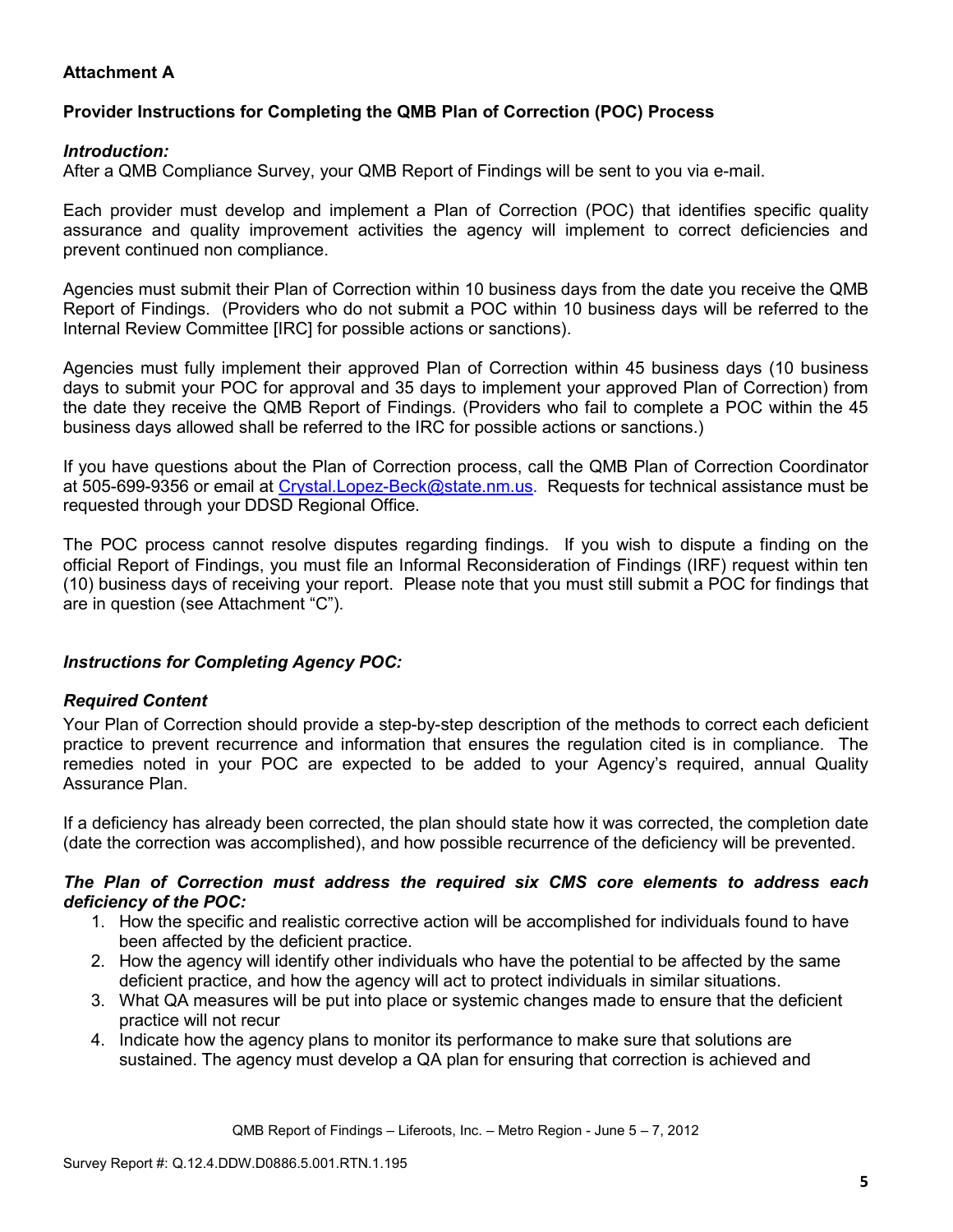sustained. This QA plan must be implemented, and the corrective action evaluated for its effectiveness. The plan of correction is integrated into the agency quality assurance system; and

- 5. Include dates when corrective action will be completed. The corrective action completion dates must be acceptable to the State.
- 6. The POC must be signed and dated by the agency director or other authorized official.

*The following details should be considered when developing your POC:* 

- Details about how and when Consumer, Personnel and Residential files are audited by Agency personnel to ensure they contain required documents;
- Information about how Medication Administration Records are reviewed to verify they contain all required information before they are distributed, as they are being used, and after they are completed;
- Your processes for ensuring that all staff are trained in Core Competencies, Incident Reporting, and Individual-Specific service requirements, etc;
- How accuracy in Billing documentation is assured;
- How health, safety is assured;
- For Case Management Providers, how ISPs are reviewed to verify they meet requirements, how the timeliness of LOC packet submissions and consumer visits are tracked;
- Your process for gathering, analyzing and responding to Quality data; and,
- Details about Quality Targets in various areas, current status, analyses about why targets were not met, and remedies implemented.

*Note:* **Instruction or in-service of staff alone may not be a sufficient plan of correction.** This is a good first step toward correction, but additional steps should be taken to ensure the deficiency is corrected and will not recur.

## *Completion Dates*

- The plan of correction must include a **completion date** (entered in the far right-hand column) for each finding. Be sure the date is **realistic** in the amount of time your Agency will need to correct the deficiency; not to exceed 45 total business days.
- Direct care issues should be corrected immediately and monitored appropriately.
- Some deficiencies may require a staged plan to accomplish total correction.
- Deficiencies requiring replacement of equipment, etc., may require more time to accomplish correction but should show reasonable time frames.

## *Initial Submission of the Plan of Correction Requirements*

- 1. The Plan of Correction must be completed on the official QMB Survey Report of Findings/Plan of Correction Form and received by QMB within ten (10) business days from the date you received the report of findings.
- 2. For questions about the POC process, call the QMB POC Coordinator, Crystal Lopez-Beck at 505- 699-9356 for assistance.
- 3. For Technical Assistance (TA) in developing or implementing your POC, contact your local DDSD Regional Office.
- 4. Submit your POC to Crystal Lopez-Beck, POC Coordinator in any of the following ways:
	- a. Electronically at Crystal.Lopez-Beck@state.nm.us *(preferred method)*
	- b. Fax to 505-222-8661, or
	- c. Mail to POC Coordinator, 5301 Central Avenue SW, Suite 400, Albuquerque, NM 87108
- 5. Do not submit supporting documentation (evidence of compliance) to QMB until after your POC has been approved by the QMB.
- 6. QMB will notify you when your POC has been "approve" or "denied."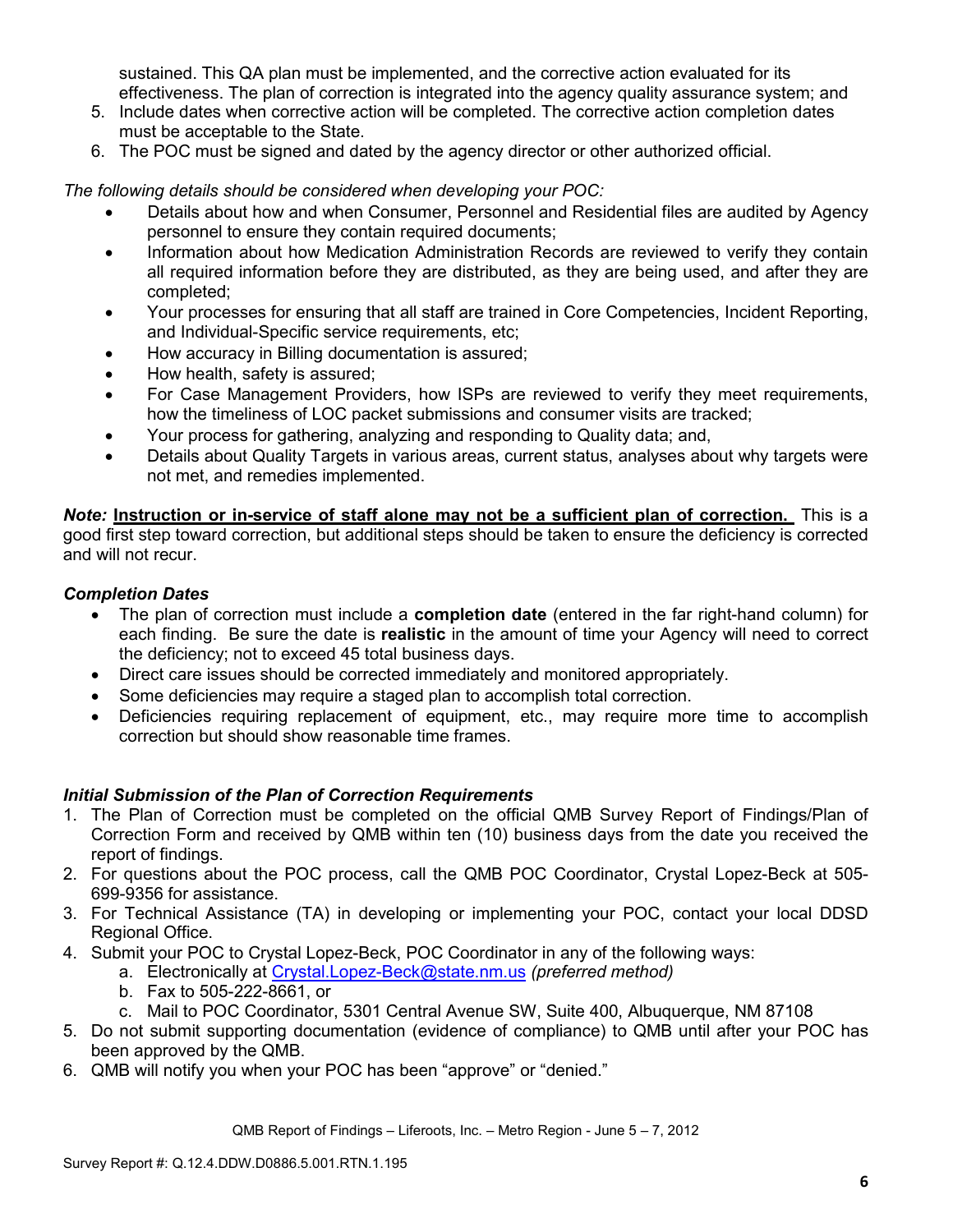- a. During this time, whether your POC is "approved," or "denied," you will have a maximum of 45 business days from the date of receipt of your Report of Findings to correct all survey deficiencies.
- b. If your POC is denied, it must be revised and resubmitted as soon as possible, as the 45 business day limit is in effect.
- c. If your POC is denied a second time your agency may be referred to the Internal Review Committee.
- d. You will receive written confirmation when your POC has been approved by QMB and a final deadline for completion of your POC.
- 7. Failure to submit your POC within 10 business days without prior approval of an extension by QMB will result in a referral to the Internal Review Committee and the possible implementation of monetary penalties and/or sanctions.

# *POC Document Submission Requirements*

Once your POC has been approved by the QMB Plan of Correction Coordinator you must submit copies of documents as evidence that all deficiencies have been corrected, as follows.

- 1. Your internal documents are due within a *maximum* of 45 business days of receipt of your Report of Findings.
- 2. You may submit your documents by postal mail (paper hard copy or on a disc), fax, or electronically (scanned and attached to e-mails).
- 3. All submitted documents *must be annotated*; please be sure the tag numbers and Identification numbers are indicated on each document submitted. Documents which are not annotated with the Tag number and Identification number may not be accepted.
- 4. Do not submit original documents; Please provide copies or scanned electronic files for evidence. Originals must be maintained in the agency file(s) per DDSD Standards.
- 5. In lieu of some documents, you may submit copies of file or home audit forms that clearly indicate cited deficiencies have been corrected, other attestations of correction must be approved by the Plan of Correction Coordinator prior to their submission.
- 6. For billing deficiencies, you must submit:
	- a. Evidence of an internal audit of billing documentation for a sample of individuals and timeframes;
	- b. Copies of "void and adjust" forms submitted to correct all over-billed or unjustified units billed identified during your internal audit.

Revisions, Modifications or Extensions to your Plan of Correction (post QMB approval) must be made in writing and submitted to the Deputy Chief at QMB, prior to the due date and are approved on a case-bycase basis. No changes may be made to your POC or the timeframes for implementation without written approval of the POC Coordinator.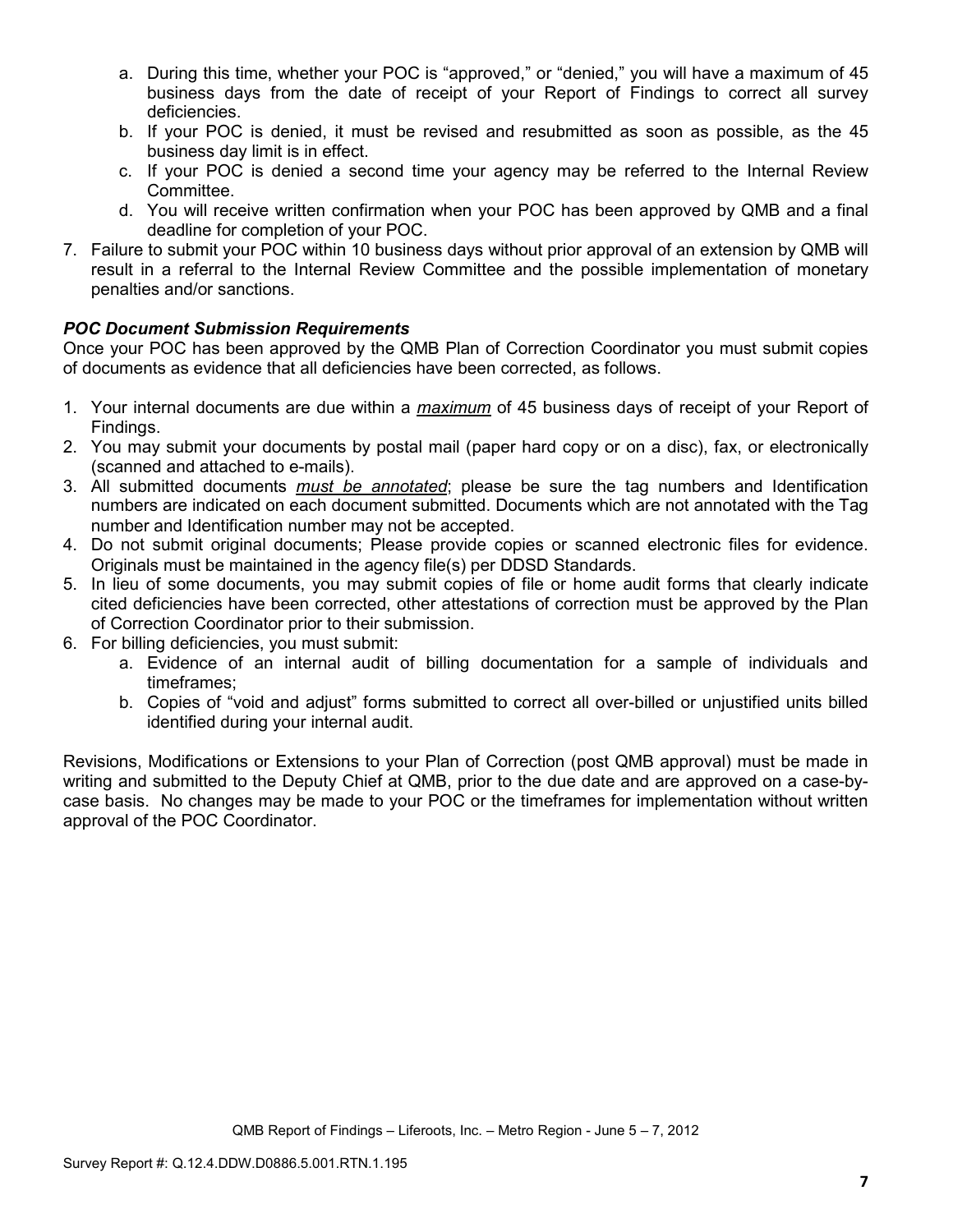## **QMB Determinations of Compliance**

# • "Compliance with Conditions of Participation"

The QMB determination of "Compliance with Conditions of Participation," indicates that a provider is in compliance with all 'Conditions of Participation,' (CoP) but may have standard level deficiencies (deficiencies which are not at the condition level) out of compliance. The agency has obtained a level of compliance such that there is a minimal potential for harm to individuals' health and safety. To qualify for a determination of Compliance with Conditions of Participation, the provider must be in compliance with *all* Conditions of Participation.

# • "Partial-Compliance with Conditions of Participation"

The QMB determination of "Partial-Compliance with Conditions of Participation" indicates that a provider is out of compliance with one (1) to three (3) 'Conditions of Participation.' This partialcompliance, if not corrected, may result in a serious negative outcome or the potential for more than minimal harm to individuals' health and safety. The Agency may also have standard level deficiencies (deficiencies which are not at the condition level).

Providers receiving a repeat determination of 'Partial-Compliance' for repeat deficiencies of CoPs may be referred by the Quality Management Bureau to the Internal Review Committee (IRC) for consideration of remedies and possible actions.

# • "Non-Compliant with Conditions of Participation":

The QMB determination of "Non-Compliance with Conditions of Participation," indicates a provider is significantly out of compliance with Conditions of Participation and/or has:

- Four (4) Conditions of Participation out of compliance.
- Multiple findings of widespread non-compliance with any standard or regulation with a significant potential for more than minimal harm.
- Any finding of actual harm or Immediate Jeopardy.

The Agency may also have standard level deficiencies (deficiencies which are not at the condition level).

Providers receiving a repeat determination of 'Non-Compliance' will be referred by Quality Management Bureau to the Internal Review Committee (IRC) for consideration of remedies and possible actions.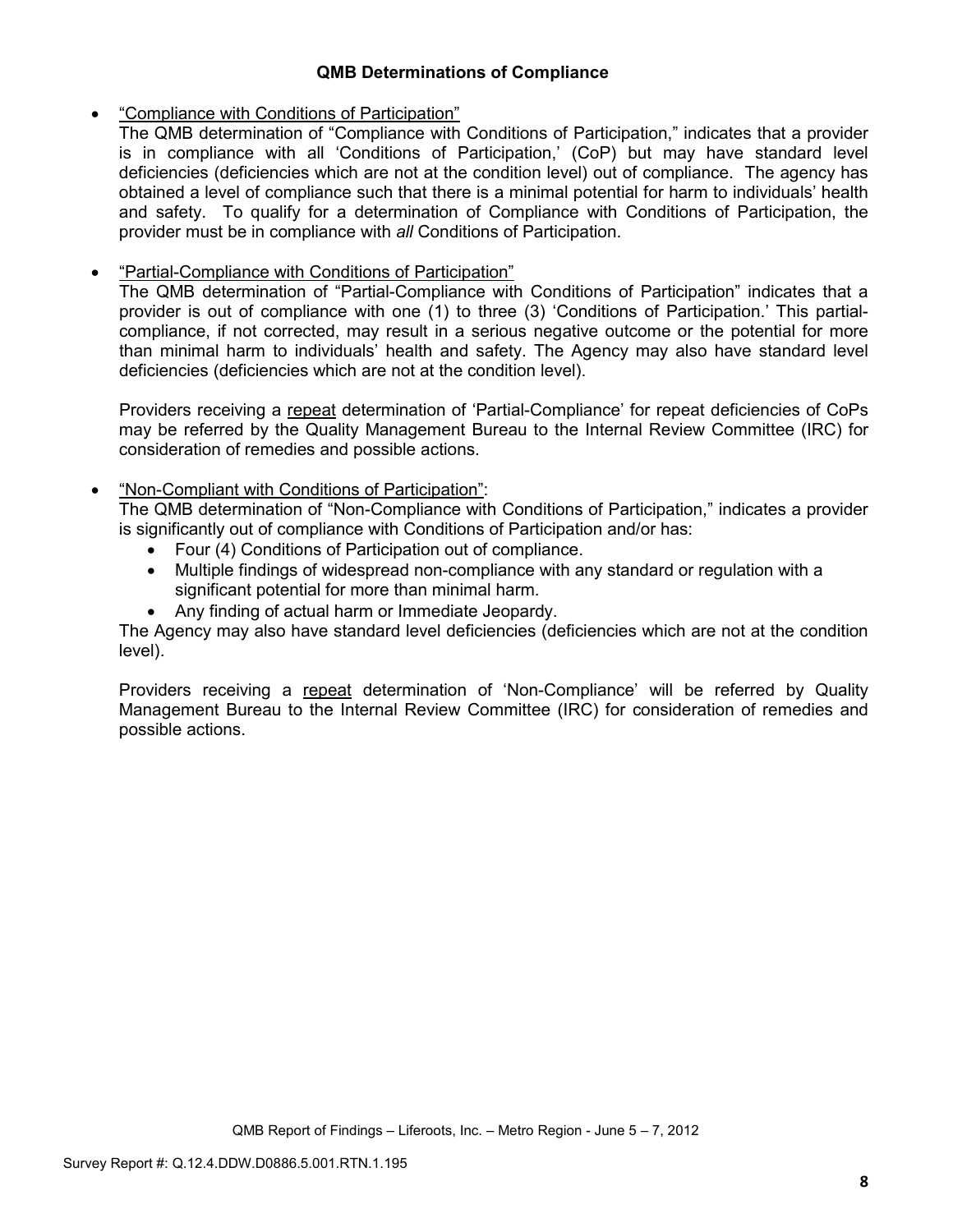### **Guidelines for the Provider Informal Reconsideration of Finding (IRF) Process**

# **Introduction:**

Throughout the QMB Survey process, surveyors are openly communicating with providers. Open communication means surveyors have clarified issues and/or requested missing information before completing the review through the use of the signed/dated "Document Request," or "administrative Needs," etc. forms. Regardless, there may still be instances where the provider disagrees with a specific finding. Providers may use the following process to informally dispute a finding.

# **Instructions:**

- 1. The Informal Reconsideration of the Finding (IRF) request must be in writing to the QMB Deputy Bureau Chief **within 10 business days** of receipt of the final Report of Findings.
- 2. The written request for an IRF *must* be completed on the QMB Request for Informal Reconsideration of Finding form available on the QMB website: http://dhi.health.state.nm.us/qmb
- 3. The written request for an IRF must specify in detail the request for reconsideration and why the finding is inaccurate.
- 4. The IRF request must include all supporting documentation or evidence.
- 5. If you have questions about the IRC process, email the IRF Chairperson, Scott Good at scott.good@state.nm.us for assistance.

# **The following limitations apply to the IRF process:**

- The request for an IRF and all supporting evidence must be received within 10 business days.
- Findings based on evidence requested during the survey and not provided may not be subject to reconsideration.
- The supporting documentation must be new evidence not previously reviewed or requested by the survey team.
- Providers must continue to complete their Plan of Correction during the IRF process
- Providers may not request an IRF to challenge the sampling methodology.
- Providers may not request an IRF based on disagreement with the nature of the standard or regulation.
- Providers may not request an IRF to challenge the team composition.
- Providers may not request an IRF to challenge the DHI/QMB determination of compliance or the length of their DDSD provider contract.

A Provider forfeits the right to an IRF if the request is not made within 10 business days of receiving the report and/or does not include all supporting documentation or evidence to show compliance with the standards and regulations.

The IRF Committee will review the request, the Provider will be notified in writing of the ruling; no face-toface meeting will be conducted.

When a Provider requests that a finding be reconsidered, it does not stop or delay the Plan of Correction process. **Providers must continue to complete the Plan of Correction, including the finding in dispute regardless of the IRF status.** If a finding is removed or modified, it will be noted and removed or modified from the Report of Findings. It should be noted that in some cases a Plan of Correction may be completed prior to the IRF process being completed. The provider will be notified in writing on the decisions of the IRF committee.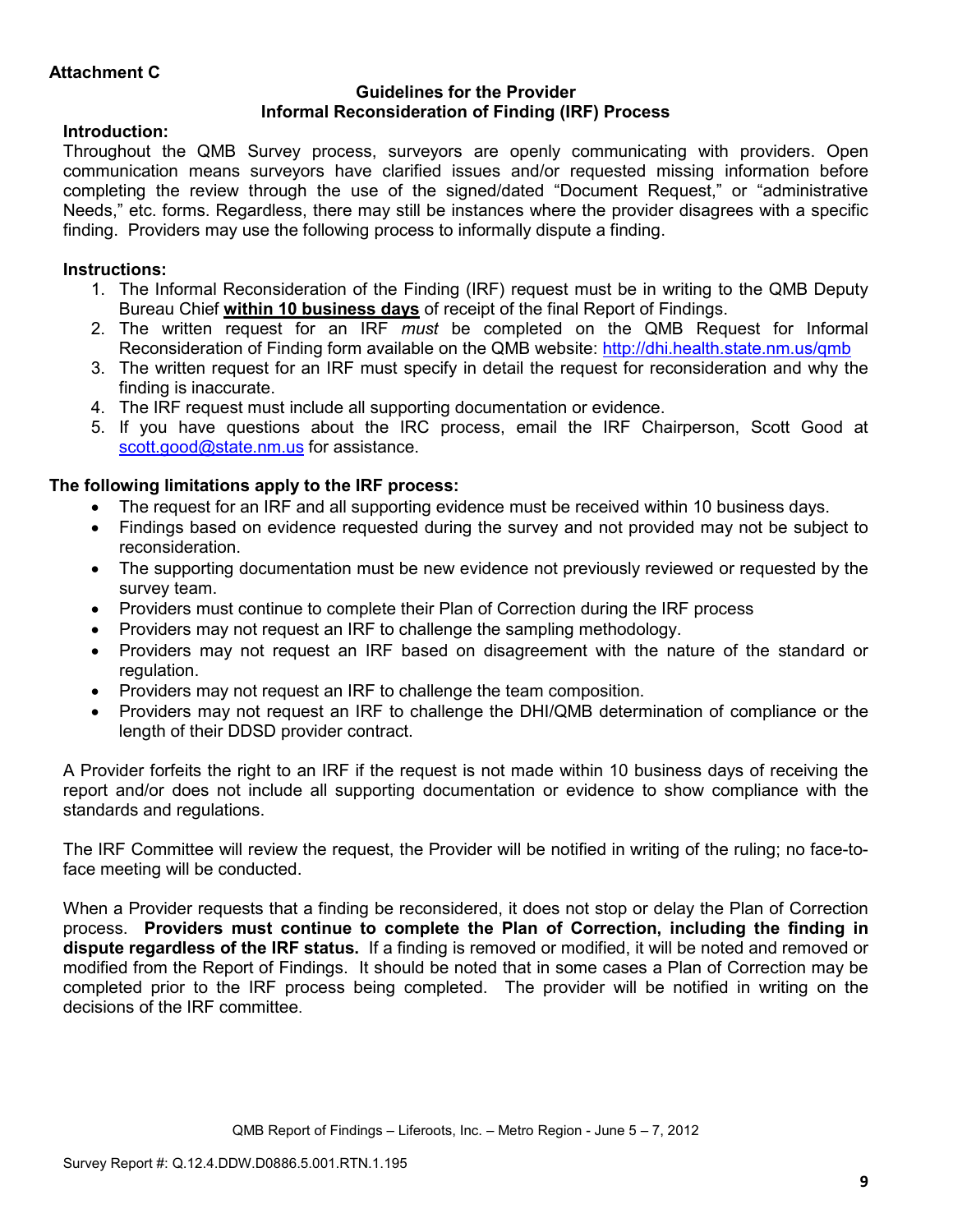| Agency:          | Liferoots, Inc. - Metro Region                                           |
|------------------|--------------------------------------------------------------------------|
| Program:         | Developmental Disabilities Waiver                                        |
| Service:         | Community Inclusion Supports (Adult Habilitation & Supported Employment) |
| Monitoring Type: | <b>Routine Survey</b>                                                    |
| Date of Survey:  | June $5 - 7$ , 2012                                                      |

| <b>Standard of Care</b>                                                                                                                                                                                                                                                                                                                                                                                                                                                                                                                                                                                                                                                                                                                                                                                                                                                                                                                                                                                                                                                                                                                                           | <b>Deficiencies</b>                                                                                                                                                                                                                                                                                                                                                                                                                                                                                                                                                                                                                                                                           | <b>Agency Plan of Correction, On-going</b><br><b>QA/QI &amp; Responsible Party</b>                                                                                           | <b>Date</b><br><b>Due</b> |
|-------------------------------------------------------------------------------------------------------------------------------------------------------------------------------------------------------------------------------------------------------------------------------------------------------------------------------------------------------------------------------------------------------------------------------------------------------------------------------------------------------------------------------------------------------------------------------------------------------------------------------------------------------------------------------------------------------------------------------------------------------------------------------------------------------------------------------------------------------------------------------------------------------------------------------------------------------------------------------------------------------------------------------------------------------------------------------------------------------------------------------------------------------------------|-----------------------------------------------------------------------------------------------------------------------------------------------------------------------------------------------------------------------------------------------------------------------------------------------------------------------------------------------------------------------------------------------------------------------------------------------------------------------------------------------------------------------------------------------------------------------------------------------------------------------------------------------------------------------------------------------|------------------------------------------------------------------------------------------------------------------------------------------------------------------------------|---------------------------|
|                                                                                                                                                                                                                                                                                                                                                                                                                                                                                                                                                                                                                                                                                                                                                                                                                                                                                                                                                                                                                                                                                                                                                                   |                                                                                                                                                                                                                                                                                                                                                                                                                                                                                                                                                                                                                                                                                               | CMS Assurance - Service Plans: ISP Implementation - Services are delivered in accordance with the service plan, including type,                                              |                           |
| scope, amount, duration and frequency specified in the service plan.                                                                                                                                                                                                                                                                                                                                                                                                                                                                                                                                                                                                                                                                                                                                                                                                                                                                                                                                                                                                                                                                                              |                                                                                                                                                                                                                                                                                                                                                                                                                                                                                                                                                                                                                                                                                               |                                                                                                                                                                              |                           |
| Tag #1A08 Agency Case File                                                                                                                                                                                                                                                                                                                                                                                                                                                                                                                                                                                                                                                                                                                                                                                                                                                                                                                                                                                                                                                                                                                                        | <b>Standard Level Deficiency</b>                                                                                                                                                                                                                                                                                                                                                                                                                                                                                                                                                                                                                                                              |                                                                                                                                                                              |                           |
| Developmental Disabilities (DD) Waiver Service<br>Standards effective 4/1/2007<br><b>CHAPTER 1 II. PROVIDER AGENCY</b><br><b>REQUIREMENTS:</b> The objective of these<br>standards is to establish Provider Agency policy,<br>procedure and reporting requirements for DD<br>Medicaid Waiver program. These requirements<br>apply to all such Provider Agency staff, whether<br>directly employed or subcontracting with the<br>Provider Agency. Additional Provider Agency<br>requirements and personnel qualifications may<br>be applicable for specific service standards.<br>D. Provider Agency Case File for the<br><b>Individual:</b> All Provider Agencies shall maintain<br>at the administrative office a confidential case<br>file for each individual. Case records belong to<br>the individual receiving services and copies shall<br>be provided to the receiving agency whenever<br>an individual changes providers. The record<br>must also be made available for review when<br>requested by DOH, HSD or federal government<br>representatives for oversight purposes. The<br>individual's case file shall include the following<br>requirements: | Based on record review, the Agency failed to<br>maintain at the administrative office a<br>confidential case file for 6 of 19 individuals.<br>Review of the Agency individual case files found<br>the following items were not found, incomplete,<br>and/or not current:<br>• Current Emergency & Personal<br><b>Identification Information</b><br><sup>o</sup> Did not contain Pharmacy Information (#13<br>8.14)<br>• Positive Behavioral Plan (#1 & 14)<br>• Positive Behavioral Crisis Plan (#1)<br>• Annual Physical (#11 & 13)<br>• Dental Exam<br>Individual #1 - As indicated by the DDSD file<br>matrix Dental Exams are to be conducted<br>annually. No evidence of exam was found. | Provider:<br>State your Plan of Correction for the findings in<br>this Tag above this line.<br>Enter your Quality Assurance/Quality<br>Improvement processes below the line. |                           |
| (1) Emergency contact information, including the                                                                                                                                                                                                                                                                                                                                                                                                                                                                                                                                                                                                                                                                                                                                                                                                                                                                                                                                                                                                                                                                                                                  | Individual #3 - As indicated by the DDSD file                                                                                                                                                                                                                                                                                                                                                                                                                                                                                                                                                                                                                                                 |                                                                                                                                                                              |                           |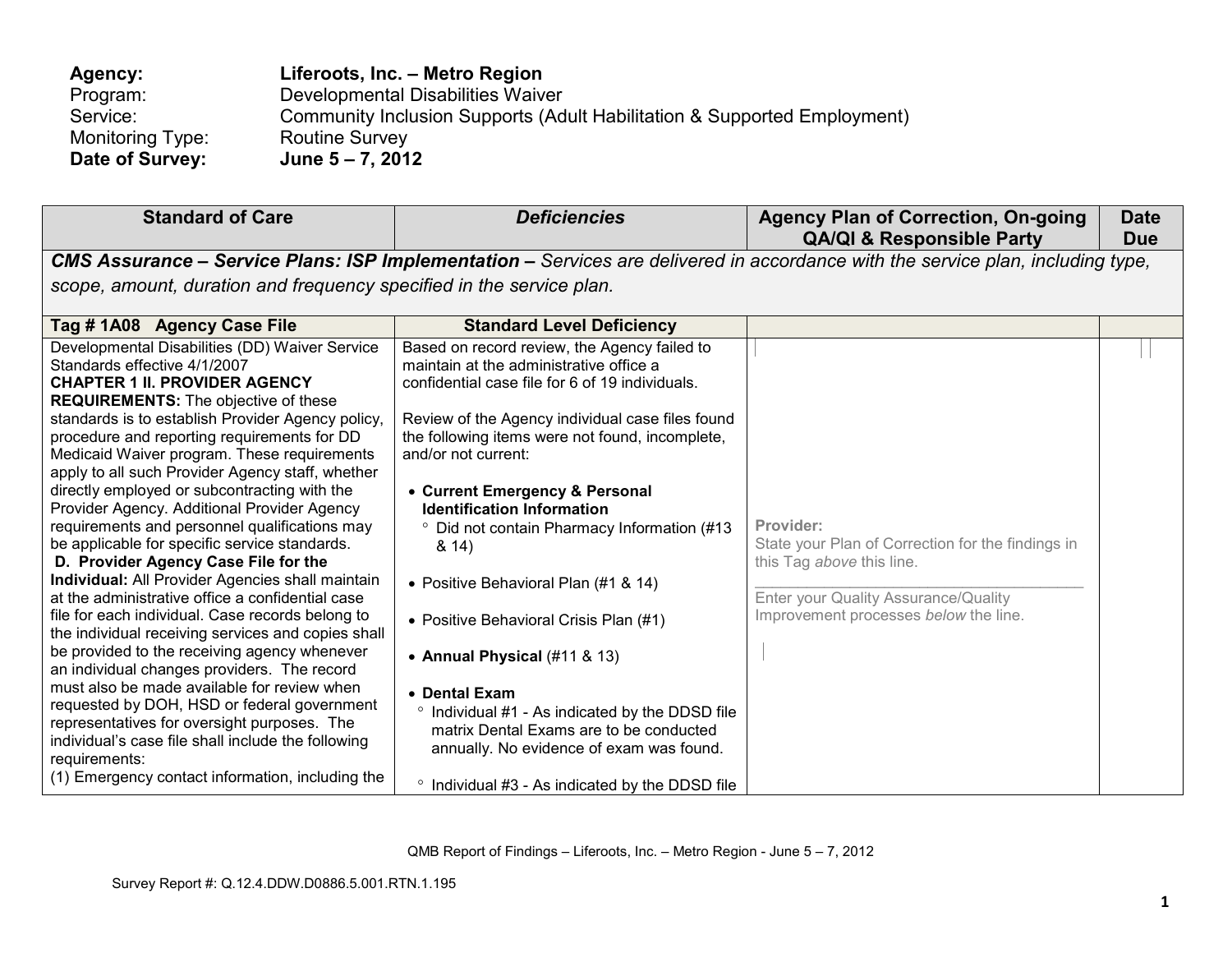| individual's address, telephone number,<br>names and telephone numbers of relatives,<br>or guardian or conservator, physician's<br>name(s) and telephone number(s), pharmacy<br>name, address and telephone number, and<br>health plan if appropriate;<br>(2) The individual's complete and current ISP,<br>with all supplemental plans specific to the<br>individual, and the most current completed<br>Health Assessment Tool (HAT);<br>(3) Progress notes and other service delivery<br>documentation;<br>(4) Crisis Prevention/Intervention Plans, if there<br>are any for the individual;<br>(5) A medical history, which shall include at least<br>demographic data, current and past medical<br>diagnoses including the cause (if known) of<br>the developmental disability, psychiatric<br>diagnoses, allergies (food, environmental,<br>medications), immunizations, and most<br>recent physical exam;<br>(6) When applicable, transition plans completed<br>for individuals at the time of discharge from<br>Fort Stanton Hospital or Los Lunas Hospital<br>and Training School; and<br>(7) Case records belong to the individual<br>receiving services and copies shall be<br>provided to the individual upon request.<br>(8) The receiving Provider Agency shall be<br>provided at a minimum the following records<br>whenever an individual changes provider<br>agencies:<br>(a) Complete file for the past 12 months;<br>(b) ISP and quarterly reports from the current<br>and prior ISP year;<br>(c) Intake information from original admission<br>to services; and<br>(d) When applicable, the Individual<br>Transition Plan at the time of discharge | matrix Dental Exams are to be conducted<br>annually. No evidence of exam was found.<br><sup>o</sup> Individual #8 - As indicated by the DDSD file<br>matrix Dental Exams are to be conducted<br>annually. No evidence of exam was found.<br>° Individual #13 - As indicated by the DDSD<br>file matrix Dental Exams are to be<br>conducted annually. No evidence of exam<br>was found.<br>• Vision Exam<br>° Individual #1 - As indicated by the DDSD file<br>matrix Vision Exams are to be conducted<br>every other year. No evidence of exam was<br>found.<br>° Individual #3 - As indicated by the DDSD file<br>matrix Vision Exams are to be conducted<br>every other year. No evidence of exam was<br>found.<br>° Individual #13 - As indicated by the DDSD<br>file matrix Vision Exams are to be<br>conducted every other year. No evidence of<br>exam was found. |  |
|-----------------------------------------------------------------------------------------------------------------------------------------------------------------------------------------------------------------------------------------------------------------------------------------------------------------------------------------------------------------------------------------------------------------------------------------------------------------------------------------------------------------------------------------------------------------------------------------------------------------------------------------------------------------------------------------------------------------------------------------------------------------------------------------------------------------------------------------------------------------------------------------------------------------------------------------------------------------------------------------------------------------------------------------------------------------------------------------------------------------------------------------------------------------------------------------------------------------------------------------------------------------------------------------------------------------------------------------------------------------------------------------------------------------------------------------------------------------------------------------------------------------------------------------------------------------------------------------------------------------------------------------------------------------------|-------------------------------------------------------------------------------------------------------------------------------------------------------------------------------------------------------------------------------------------------------------------------------------------------------------------------------------------------------------------------------------------------------------------------------------------------------------------------------------------------------------------------------------------------------------------------------------------------------------------------------------------------------------------------------------------------------------------------------------------------------------------------------------------------------------------------------------------------------------------------|--|
| from Los Lunas Hospital and Training<br>School or Ft. Stanton Hospital.                                                                                                                                                                                                                                                                                                                                                                                                                                                                                                                                                                                                                                                                                                                                                                                                                                                                                                                                                                                                                                                                                                                                                                                                                                                                                                                                                                                                                                                                                                                                                                                               |                                                                                                                                                                                                                                                                                                                                                                                                                                                                                                                                                                                                                                                                                                                                                                                                                                                                         |  |
|                                                                                                                                                                                                                                                                                                                                                                                                                                                                                                                                                                                                                                                                                                                                                                                                                                                                                                                                                                                                                                                                                                                                                                                                                                                                                                                                                                                                                                                                                                                                                                                                                                                                       |                                                                                                                                                                                                                                                                                                                                                                                                                                                                                                                                                                                                                                                                                                                                                                                                                                                                         |  |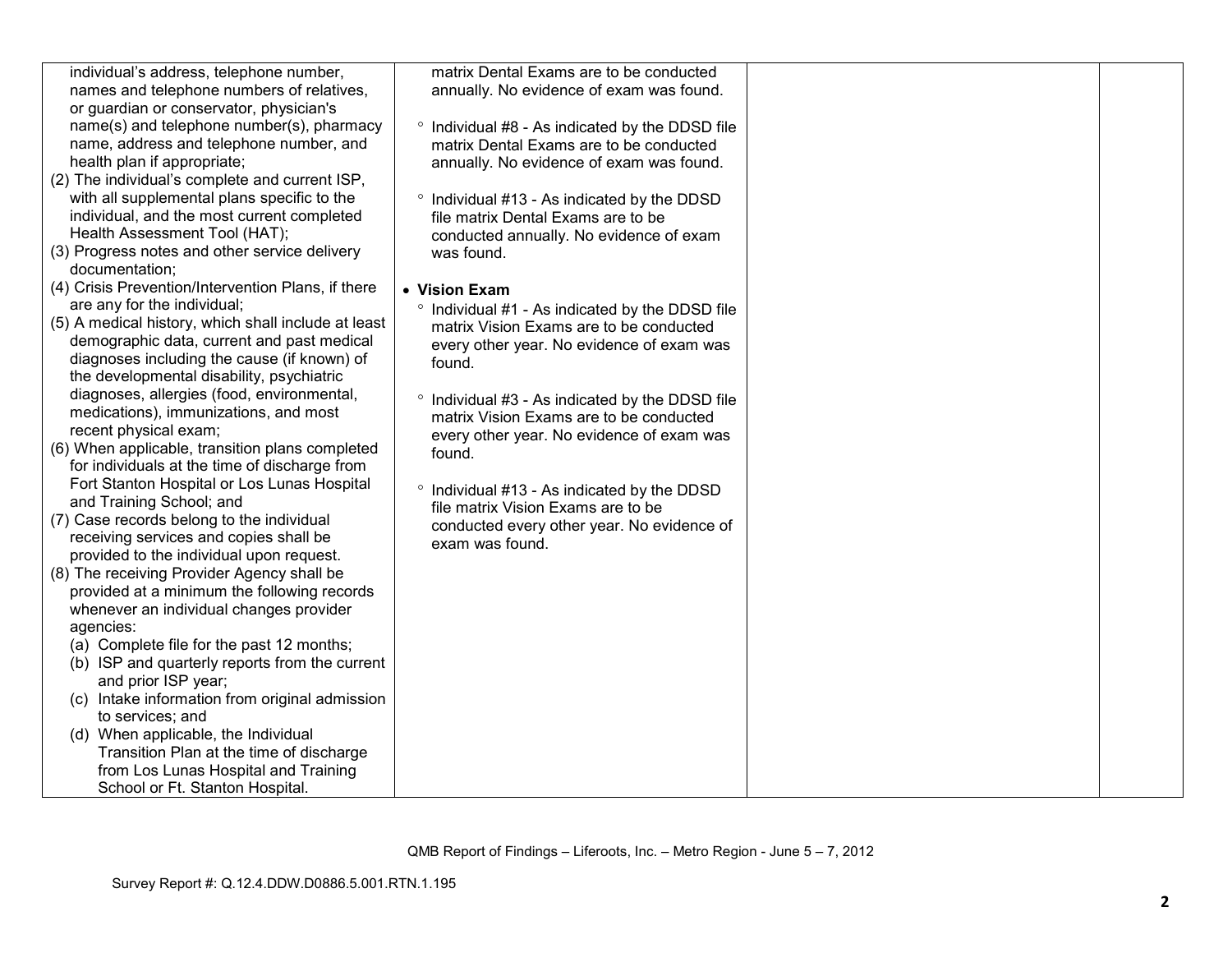| NMAC 8.302.1.17 RECORD KEEPING AND<br><b>DOCUMENTATION REQUIREMENTS: A</b><br>provider must maintain all the records necessary<br>to fully disclose the nature, quality, amount and<br>medical necessity of services furnished to an<br>eligible recipient who is currently receiving or<br>who has received services in the past.<br>B. Documentation of test results: Results of<br>tests and services must be documented, which |  |  |
|------------------------------------------------------------------------------------------------------------------------------------------------------------------------------------------------------------------------------------------------------------------------------------------------------------------------------------------------------------------------------------------------------------------------------------|--|--|
| includes results of laboratory and radiology<br>procedures or progress following therapy or<br>treatment.                                                                                                                                                                                                                                                                                                                          |  |  |
|                                                                                                                                                                                                                                                                                                                                                                                                                                    |  |  |
|                                                                                                                                                                                                                                                                                                                                                                                                                                    |  |  |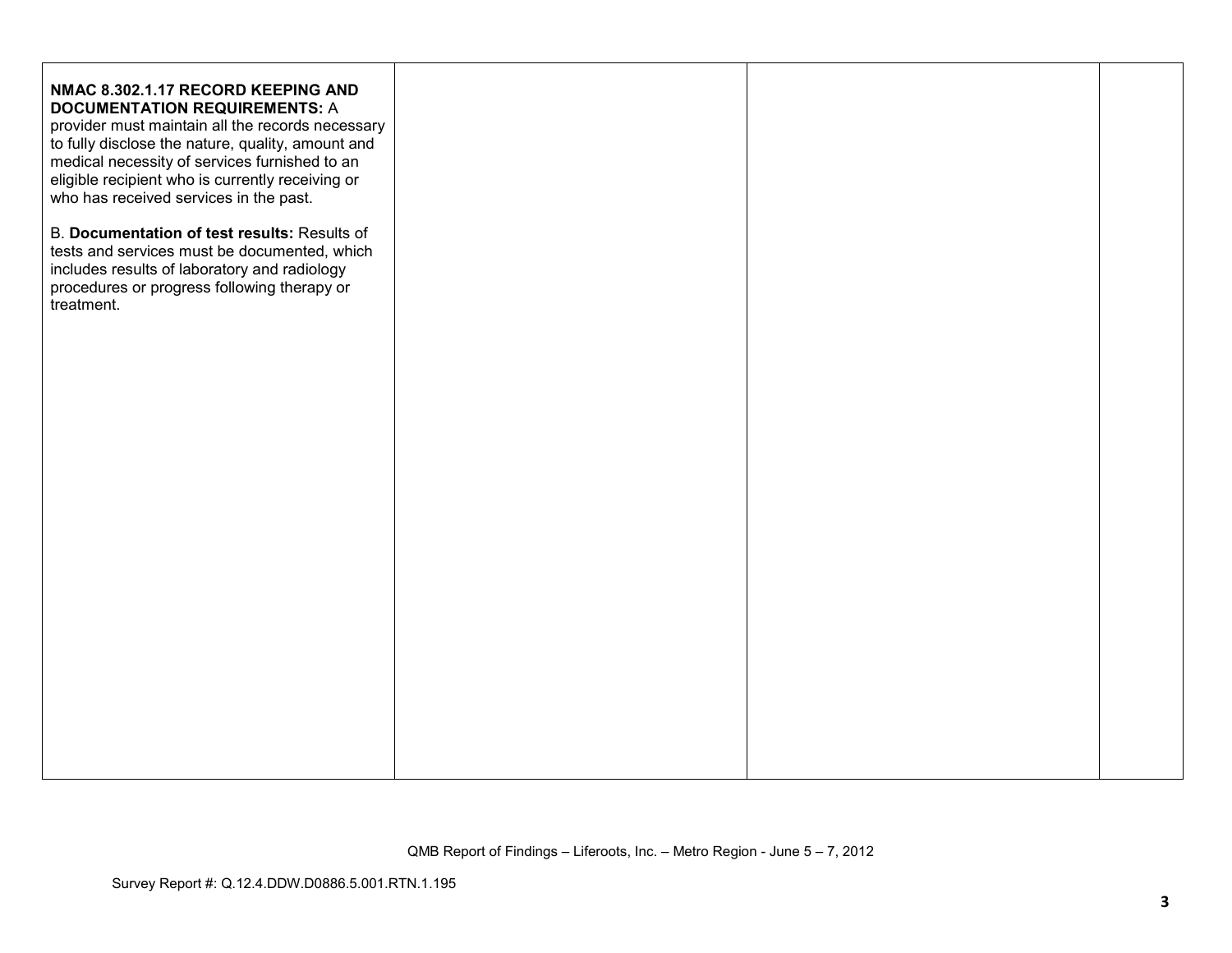| Tag #1A32 & 6L14 ISP Implementation                                                                                                                                                                                                                                                                                                                                                                                                                                                                                                                                                                                                                                                                                                                                                                                                                                                                                                                                                                                                                                                                                                                                                                                                                                                                                                                                                                                                                                                                                                                                                                                                                                       | <b>Standard Level Deficiency</b>                                                                                                                                                                                                                                                                                                                                                                                                                                                                                                                                                                                                                                                                                                                                                                                                                                                                                                                                                                                                                                                     |                                                                                                                                                                              |  |
|---------------------------------------------------------------------------------------------------------------------------------------------------------------------------------------------------------------------------------------------------------------------------------------------------------------------------------------------------------------------------------------------------------------------------------------------------------------------------------------------------------------------------------------------------------------------------------------------------------------------------------------------------------------------------------------------------------------------------------------------------------------------------------------------------------------------------------------------------------------------------------------------------------------------------------------------------------------------------------------------------------------------------------------------------------------------------------------------------------------------------------------------------------------------------------------------------------------------------------------------------------------------------------------------------------------------------------------------------------------------------------------------------------------------------------------------------------------------------------------------------------------------------------------------------------------------------------------------------------------------------------------------------------------------------|--------------------------------------------------------------------------------------------------------------------------------------------------------------------------------------------------------------------------------------------------------------------------------------------------------------------------------------------------------------------------------------------------------------------------------------------------------------------------------------------------------------------------------------------------------------------------------------------------------------------------------------------------------------------------------------------------------------------------------------------------------------------------------------------------------------------------------------------------------------------------------------------------------------------------------------------------------------------------------------------------------------------------------------------------------------------------------------|------------------------------------------------------------------------------------------------------------------------------------------------------------------------------|--|
| NMAC 7.26.5.16.C and D Development of the<br>ISP. Implementation of the ISP. The ISP shall<br>be implemented according to the timelines<br>determined by the IDT and as specified in the<br>ISP for each stated desired outcomes and action<br>plan.<br>C. The IDT shall review and discuss information<br>and recommendations with the individual, with<br>the goal of supporting the individual in attaining<br>desired outcomes. The IDT develops an ISP<br>based upon the individual's personal vision<br>statement, strengths, needs, interests and<br>preferences. The ISP is a dynamic document,<br>revised periodically, as needed, and amended to<br>reflect progress towards personal goals and<br>achievements consistent with the individual's<br>future vision. This regulation is consistent with<br>standards established for individual plan<br>development as set forth by the commission on<br>the accreditation of rehabilitation facilities<br>(CARF) and/or other program accreditation<br>approved and adopted by the developmental<br>disabilities division and the department of health.<br>It is the policy of the developmental disabilities<br>division (DDD), that to the extent permitted by<br>funding, each individual receive supports and<br>services that will assist and encourage<br>independence and productivity in the community<br>and attempt to prevent regression or loss of<br>current capabilities. Services and supports<br>include specialized and/or generic services,<br>training, education and/or treatment as<br>determined by the IDT and documented in the<br>ISP.<br>D. The intent is to provide choice and obtain | Based on record review, the Agency failed to<br>implement the ISP according to the timelines<br>determined by the IDT and as specified in the<br>ISP for each stated desired outcomes and action<br>plan for 2 of 19 individuals.<br>Per Individuals ISP the following was found with<br>regards to the implementation of ISP Outcomes:<br><b>Administrative Files Reviewed:</b><br><b>Adult Habilitation Data Collection/Data</b><br>Tracking/Progress with regards to ISP<br><b>Outcomes:</b><br>Individual #6<br>• None found regarding: "Will consistently use<br>and expand upon her current communication<br>system for 3/2012"<br>Individual #12<br>• Work outcome #1: "will showcase jewelry<br>she has made in a craft fair 2 x year."<br>Outcome #2: "will create a portfolio of each<br>jewelry piece." Outcomes on the progress<br>notes are: "will complete a thematic project<br>monthly," "will focus on one task for thirty<br>minutes while in the career discovery literacy<br>program." The ISP outcomes do not match<br>the outcomes on the data/progress notes. | Provider:<br>State your Plan of Correction for the findings in<br>this Tag above this line.<br>Enter your Quality Assurance/Quality<br>Improvement processes below the line. |  |
| opportunities for individuals to live, work and                                                                                                                                                                                                                                                                                                                                                                                                                                                                                                                                                                                                                                                                                                                                                                                                                                                                                                                                                                                                                                                                                                                                                                                                                                                                                                                                                                                                                                                                                                                                                                                                                           |                                                                                                                                                                                                                                                                                                                                                                                                                                                                                                                                                                                                                                                                                                                                                                                                                                                                                                                                                                                                                                                                                      |                                                                                                                                                                              |  |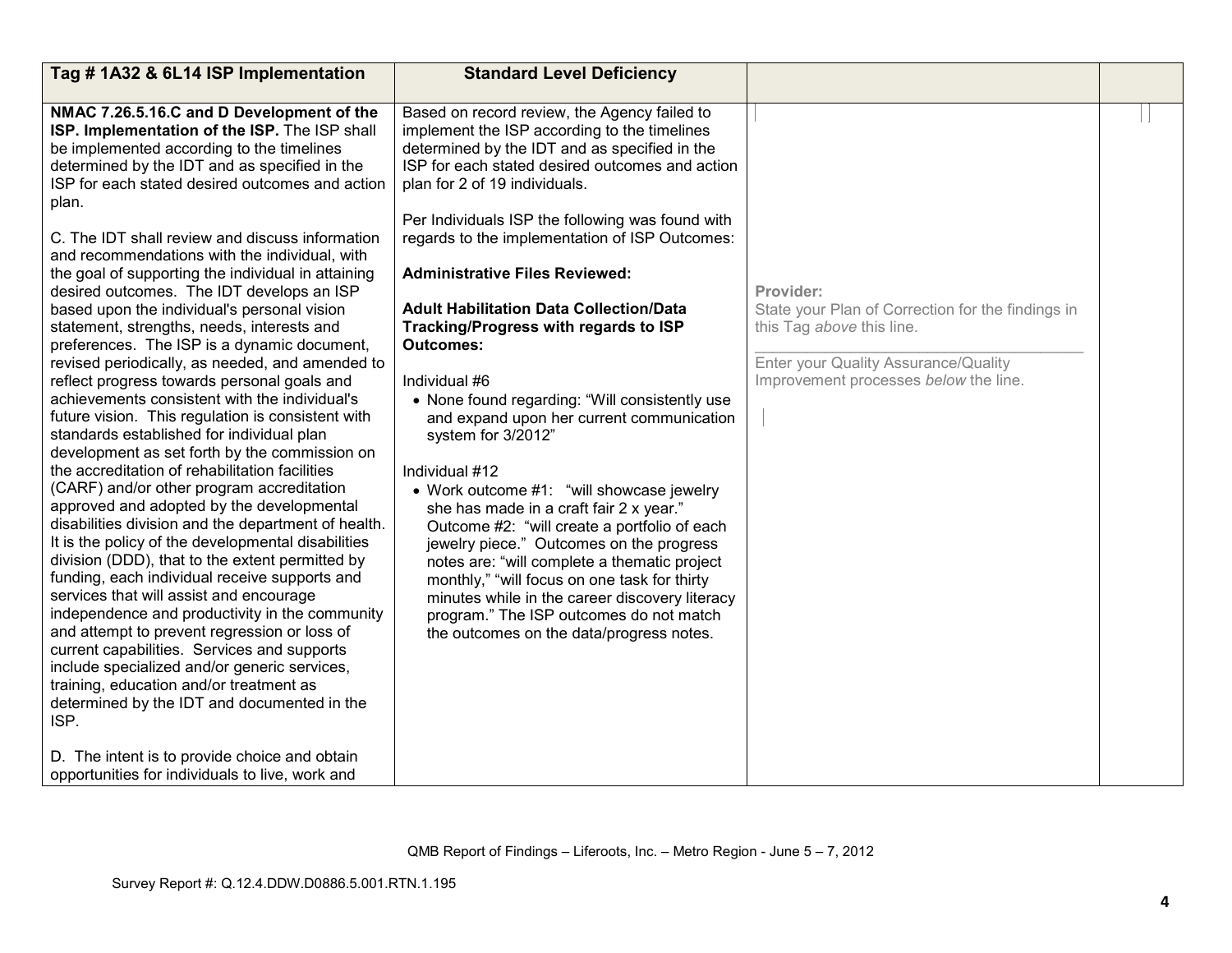| play with full participation in their communities.<br>The following principles provide direction and<br>purpose in planning for individuals with<br>developmental disabilities.<br>[05/03/94; 01/15/97; Recompiled 10/31/01] |  |  |
|------------------------------------------------------------------------------------------------------------------------------------------------------------------------------------------------------------------------------|--|--|
|                                                                                                                                                                                                                              |  |  |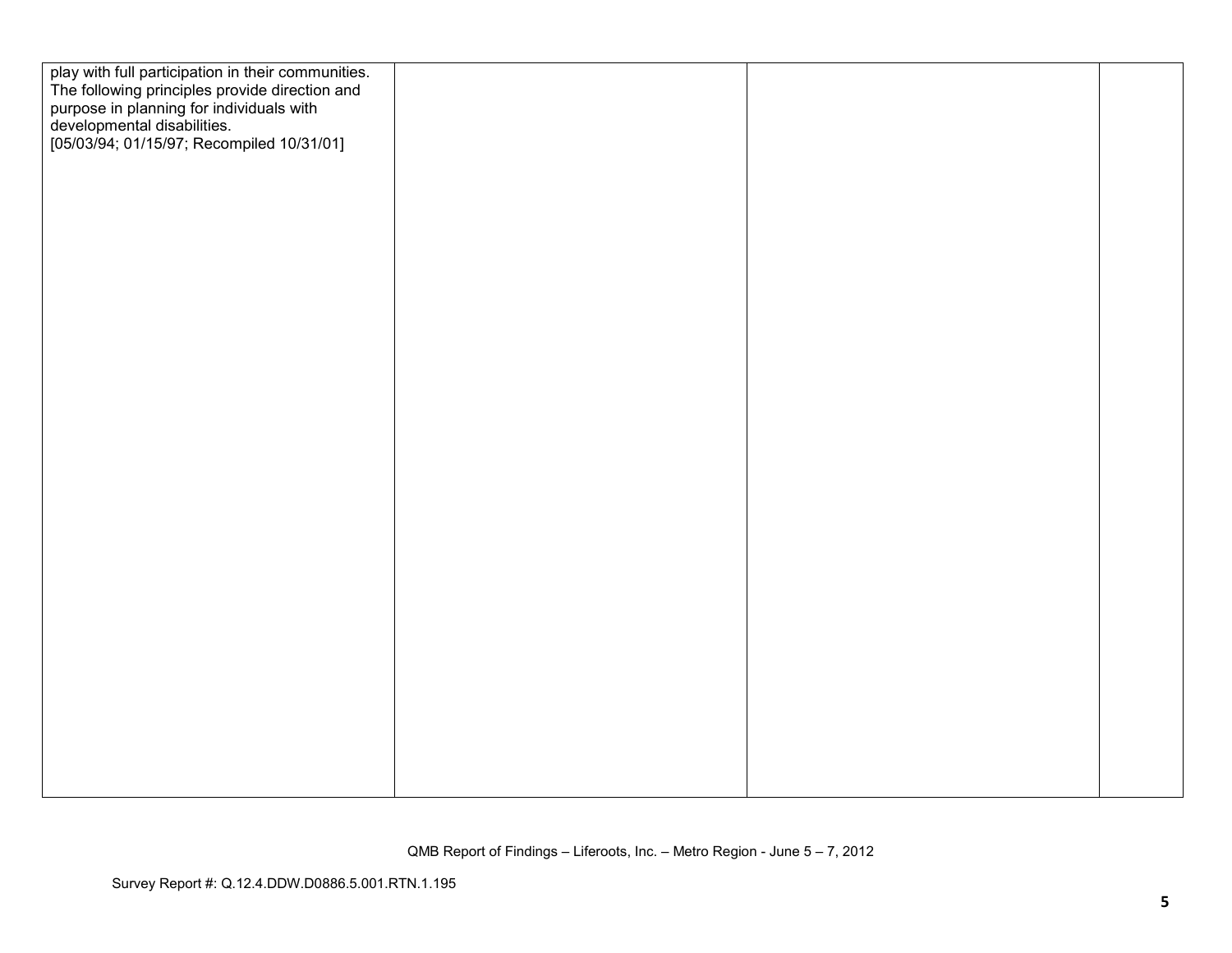| <b>Standard of Care</b>                                                  | <b>Deficiencies</b>                           | <b>Agency Plan of Correction, On-going</b>                                                                                                | <b>Date</b> |
|--------------------------------------------------------------------------|-----------------------------------------------|-------------------------------------------------------------------------------------------------------------------------------------------|-------------|
|                                                                          |                                               | <b>QA/QI &amp; Responsible Party</b>                                                                                                      | <b>Due</b>  |
|                                                                          |                                               |                                                                                                                                           |             |
|                                                                          |                                               | CMS Assurance – Qualified Providers – The State monitors non-licensed/non-certified providers to assure adherence to waiver               |             |
|                                                                          |                                               | requirements. The State implements its policies and procedures for verifying that provider training is conducted in accordance with State |             |
| requirements and the approved waiver.                                    |                                               |                                                                                                                                           |             |
| Tag #1A20 Direct Support Personnel                                       | <b>Standard Level Deficiency</b>              |                                                                                                                                           |             |
| <b>Training</b>                                                          |                                               |                                                                                                                                           |             |
| Developmental Disabilities (DD) Waiver Service                           | Based on record review, the Agency failed to  |                                                                                                                                           |             |
| Standards effective 4/1/2007                                             | ensure that Orientation and Training          |                                                                                                                                           |             |
| <b>CHAPTER 1 IV. GENERAL REQUIREMENTS</b>                                | requirements were met for 2 of 20 Direct      |                                                                                                                                           |             |
| FOR PROVIDER AGENCY SERVICE                                              | Support Personnel.                            |                                                                                                                                           |             |
| PERSONNEL: The objective of this section is to                           |                                               |                                                                                                                                           |             |
| establish personnel standards for DD Medicaid                            | Review of Direct Support Personnel training   |                                                                                                                                           |             |
| Waiver Provider Agencies for the following                               | records found no evidence of the following    |                                                                                                                                           |             |
| services: Community Living Supports,                                     | required DOH/DDSD trainings and certification |                                                                                                                                           |             |
| Community Inclusion Services, Respite,                                   | being completed:                              |                                                                                                                                           |             |
| Substitute Care and Personal Support                                     |                                               |                                                                                                                                           |             |
| Companion Services. These standards apply to                             | • Participatory Communication & Choice        | Provider:                                                                                                                                 |             |
| all personnel who provide services, whether                              | Making (DSP #41 & 54)                         | State your Plan of Correction for the findings in                                                                                         |             |
| directly employed or subcontracting with the                             |                                               | this Tag above this line.                                                                                                                 |             |
| Provider Agency. Additional personnel                                    | • Advocacy 101 (DSP #41)                      |                                                                                                                                           |             |
| requirements and qualifications may be                                   |                                               | Enter your Quality Assurance/Quality                                                                                                      |             |
| applicable for specific service standards.                               | • Positive Behavior Supports Strategies (DSP  | Improvement processes below the line.                                                                                                     |             |
| C. Orientation and Training Requirements:                                | #41)                                          |                                                                                                                                           |             |
| Orientation and training for direct support staff                        |                                               |                                                                                                                                           |             |
| and his or her supervisors shall comply with the                         | • Teaching & Support Strategies (DSP #41)     |                                                                                                                                           |             |
| DDSD/DOH Policy Governing the Training                                   |                                               |                                                                                                                                           |             |
| Requirements for Direct Support Staff and                                |                                               |                                                                                                                                           |             |
| Internal Service Coordinators Serving                                    |                                               |                                                                                                                                           |             |
| Individuals with Developmental Disabilities to<br>include the following: |                                               |                                                                                                                                           |             |
| (1) Each new employee shall receive                                      |                                               |                                                                                                                                           |             |
| appropriate orientation, including but not                               |                                               |                                                                                                                                           |             |
| limited to, all policies relating to fire                                |                                               |                                                                                                                                           |             |
| prevention, accident prevention, incident                                |                                               |                                                                                                                                           |             |
| management and reporting, and                                            |                                               |                                                                                                                                           |             |
| emergency procedures; and                                                |                                               |                                                                                                                                           |             |
| Individual-specific training for each<br>(2)                             |                                               |                                                                                                                                           |             |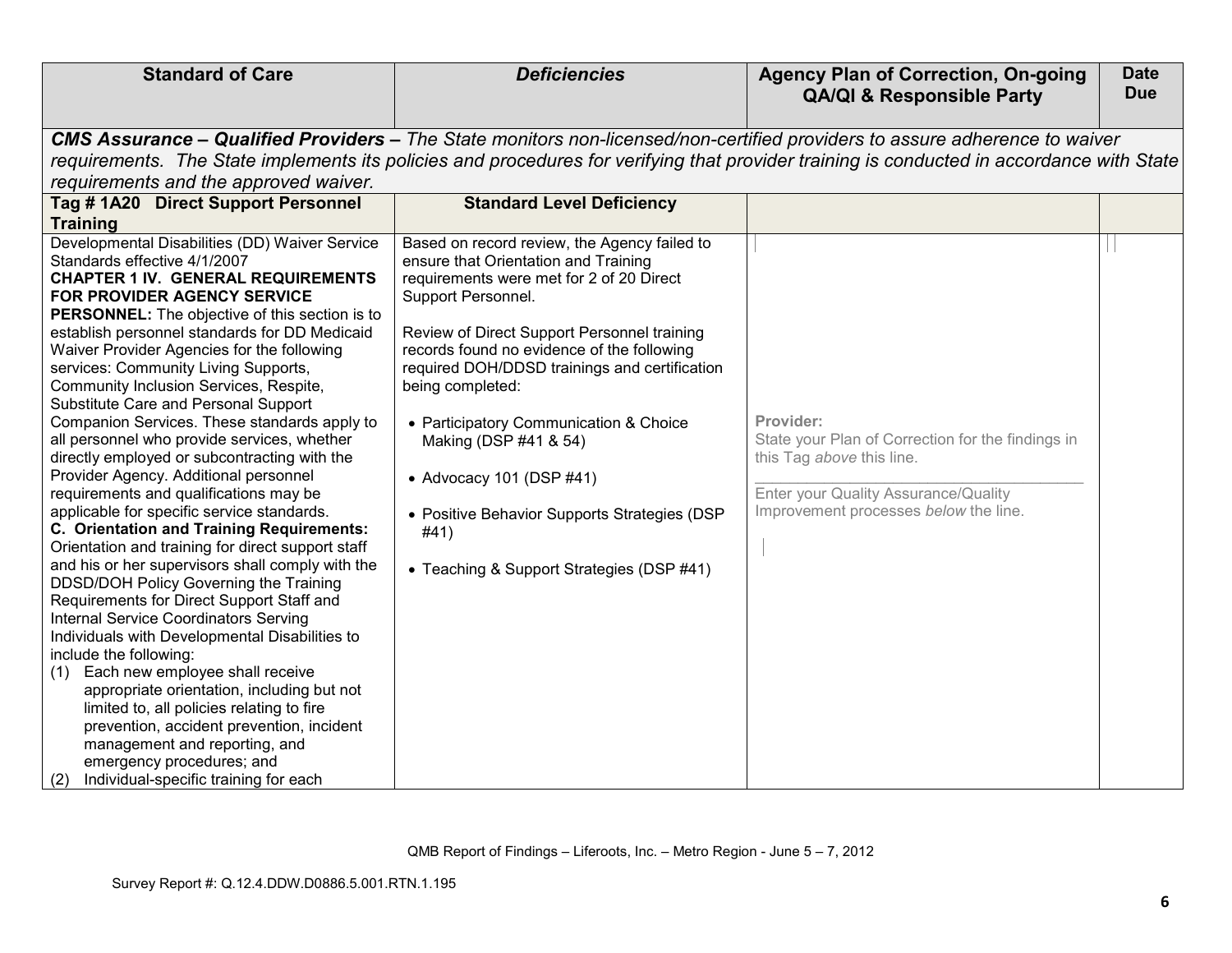| individual under his or her direct care, as         |  |  |
|-----------------------------------------------------|--|--|
| described in the individual service plan,           |  |  |
| prior to working alone with the individual.         |  |  |
|                                                     |  |  |
| Department of Health (DOH) Developmental            |  |  |
| <b>Disabilities Supports Division (DDSD) Policy</b> |  |  |
| - Policy Title: Training Requirements for           |  |  |
| Direct Service Agency Staff Policy - Eff.           |  |  |
| March 1, 2007 - II. POLICY STATEMENTS:              |  |  |
| A. Individuals shall receive services from          |  |  |
| competent and qualified staff.                      |  |  |
| B. Staff shall complete individual-specific         |  |  |
| (formerly known as "Addendum B") training           |  |  |
| requirements in accordance with the                 |  |  |
| specifications described in the individual service  |  |  |
| plan (ISP) of each individual served.               |  |  |
| C. Staff shall complete training on DOH-            |  |  |
| approved incident reporting procedures in           |  |  |
| accordance with 7 NMAC 1.13.                        |  |  |
| D. Staff providing direct services shall complete   |  |  |
| training in universal precautions on an annual      |  |  |
| basis. The training materials shall meet            |  |  |
| Occupational Safety and Health Administration       |  |  |
| (OSHA) requirements.                                |  |  |
| E. Staff providing direct services shall maintain   |  |  |
| certification in first aid and CPR. The training    |  |  |
| materials shall meet OSHA                           |  |  |
| requirements/guidelines.                            |  |  |
| F. Staff who may be exposed to hazardous            |  |  |
| chemicals shall complete relevant training in       |  |  |
| accordance with OSHA requirements.                  |  |  |
| G. Staff shall be certified in a DDSD-approved      |  |  |
| behavioral intervention system (e.g., Mandt,        |  |  |
| CPI) before using physical restraint techniques.    |  |  |
| Staff members providing direct services shall       |  |  |
| maintain certification in a DDSD-approved           |  |  |
| behavioral intervention system if an individual     |  |  |
| they support has a behavioral crisis plan that      |  |  |
| includes the use of physical restraint techniques.  |  |  |
| H. Staff shall complete and maintain certification  |  |  |
| in a DDSD-approved medication course in             |  |  |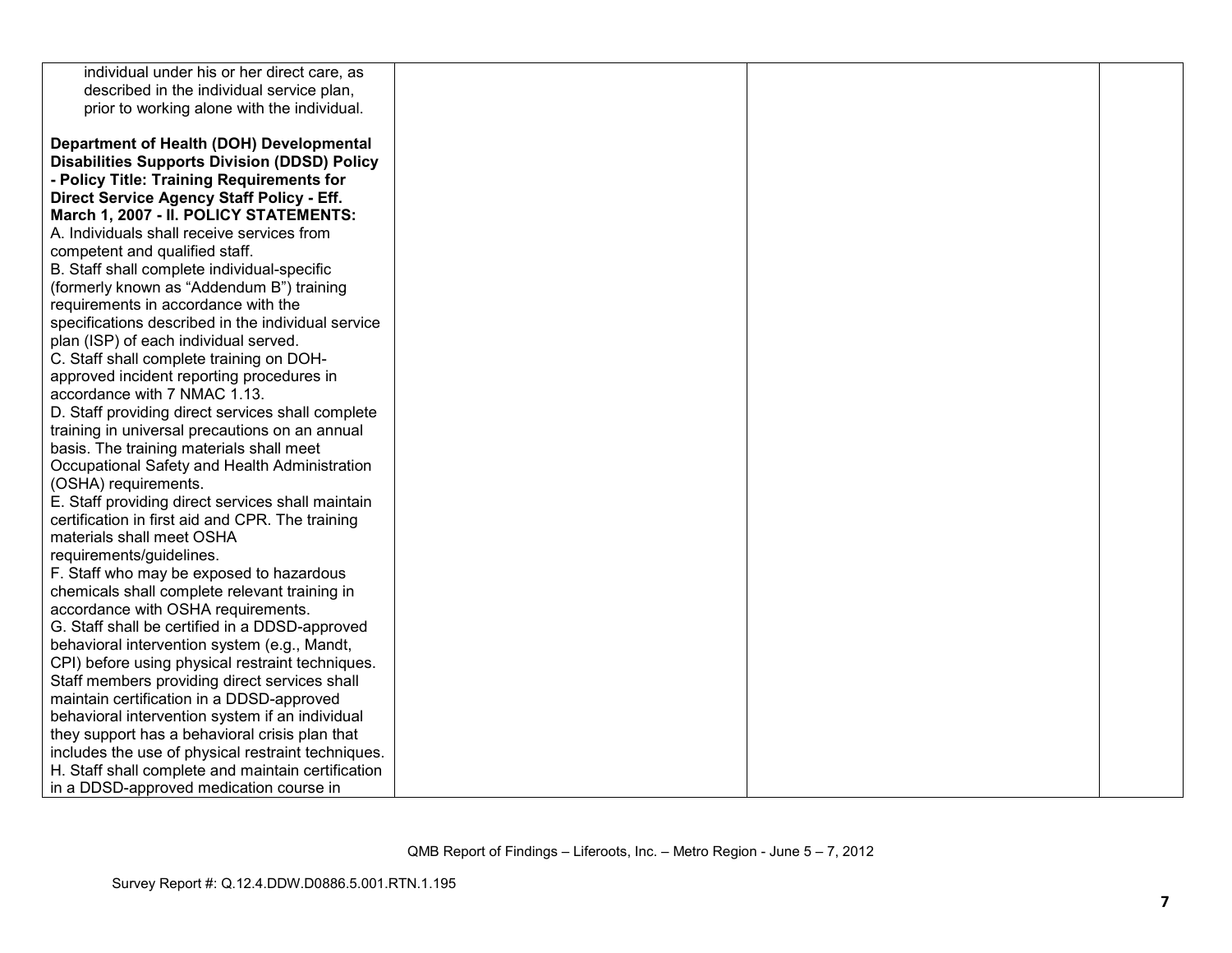| accordance with the DDSD Medication Delivery                                                                                                            |  |  |
|---------------------------------------------------------------------------------------------------------------------------------------------------------|--|--|
| Policy M-001.                                                                                                                                           |  |  |
| I staff providing direct services shall complete<br>safety training within the first thirty (30) days of<br>employment and before working alone with an |  |  |
|                                                                                                                                                         |  |  |
|                                                                                                                                                         |  |  |
| individual receiving service.                                                                                                                           |  |  |
|                                                                                                                                                         |  |  |
|                                                                                                                                                         |  |  |
|                                                                                                                                                         |  |  |
|                                                                                                                                                         |  |  |
|                                                                                                                                                         |  |  |
|                                                                                                                                                         |  |  |
|                                                                                                                                                         |  |  |
|                                                                                                                                                         |  |  |
|                                                                                                                                                         |  |  |
|                                                                                                                                                         |  |  |
|                                                                                                                                                         |  |  |
|                                                                                                                                                         |  |  |
|                                                                                                                                                         |  |  |
|                                                                                                                                                         |  |  |
|                                                                                                                                                         |  |  |
|                                                                                                                                                         |  |  |
|                                                                                                                                                         |  |  |
|                                                                                                                                                         |  |  |
|                                                                                                                                                         |  |  |
|                                                                                                                                                         |  |  |
|                                                                                                                                                         |  |  |
|                                                                                                                                                         |  |  |
|                                                                                                                                                         |  |  |
|                                                                                                                                                         |  |  |
|                                                                                                                                                         |  |  |
|                                                                                                                                                         |  |  |
|                                                                                                                                                         |  |  |
|                                                                                                                                                         |  |  |
|                                                                                                                                                         |  |  |
|                                                                                                                                                         |  |  |
|                                                                                                                                                         |  |  |
|                                                                                                                                                         |  |  |
|                                                                                                                                                         |  |  |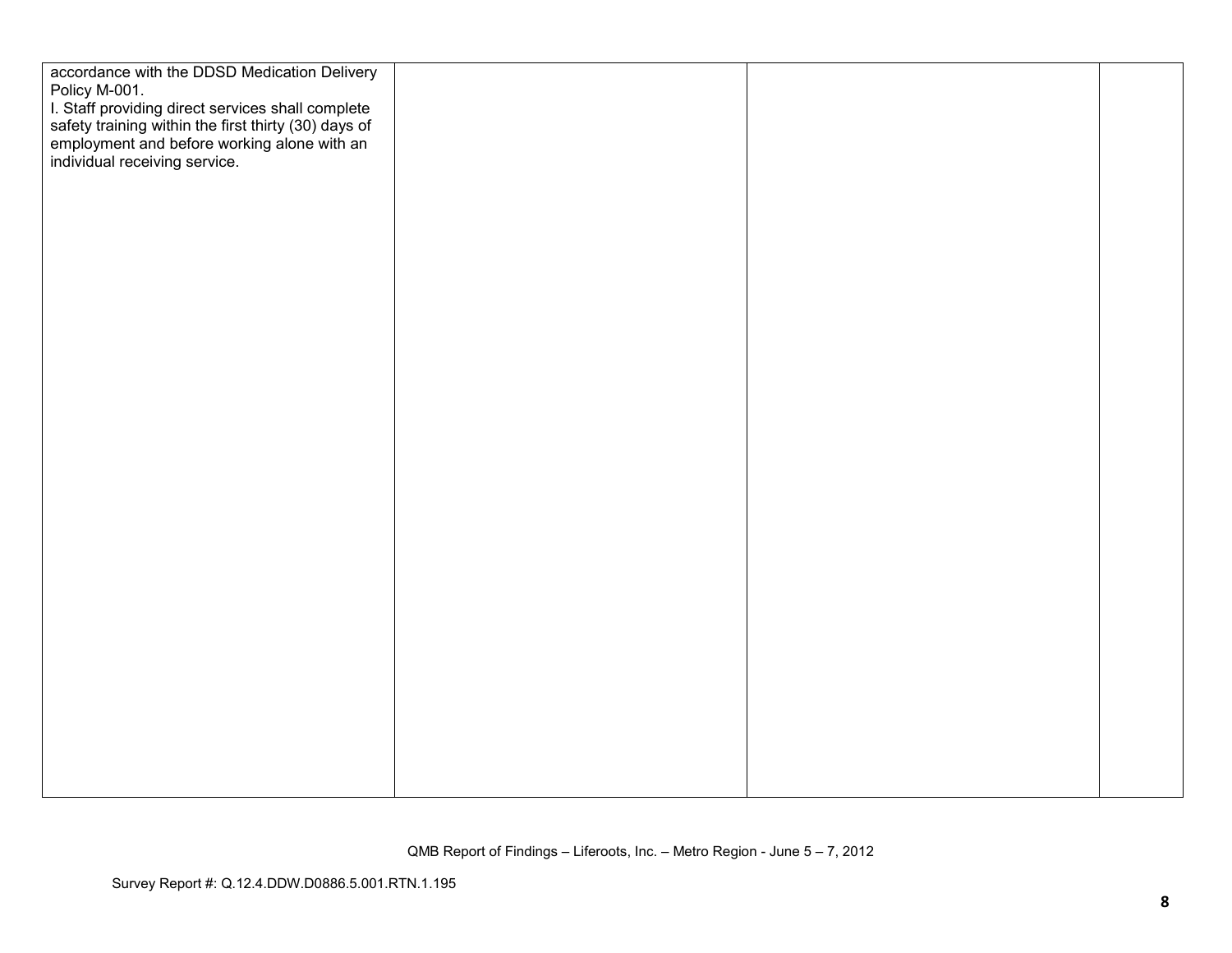| Tag #1A26 Consolidated On-line                                                        | <b>Standard Level Deficiency</b>                    |                                                   |  |
|---------------------------------------------------------------------------------------|-----------------------------------------------------|---------------------------------------------------|--|
| <b>Registry/Employee Abuse Registry</b>                                               |                                                     |                                                   |  |
| NMAC 7.1.12.8 REGISTRY ESTABLISHED;                                                   | Based on record review, the Agency failed to        |                                                   |  |
| PROVIDER INQUIRY REQUIRED: Upon the                                                   | maintain documentation in the employee's            |                                                   |  |
| effective date of this rule, the department has                                       | personnel records that evidenced inquiry to the     |                                                   |  |
| established and maintains an accurate and                                             | Employee Abuse Registry prior to employment         |                                                   |  |
| complete electronic registry that contains the                                        | for 7 of 20 Agency Personnel.                       |                                                   |  |
| name, date of birth, address, social security                                         |                                                     |                                                   |  |
| number, and other appropriate identifying                                             | The following Agency Personnel records              |                                                   |  |
| information of all persons who, while employed                                        | contained evidence that indicated the               |                                                   |  |
| by a provider, have been determined by the                                            | <b>Employee Abuse Registry was completed</b>        |                                                   |  |
| department, as a result of an investigation of a                                      | after hire:                                         |                                                   |  |
| complaint, to have engaged in a substantiated                                         |                                                     | Provider:                                         |  |
| registry-referred incident of abuse, neglect or                                       | <b>Direct Support Personnel (DSP):</b>              | State your Plan of Correction for the findings in |  |
| exploitation of a person receiving care or                                            |                                                     | this Tag above this line.                         |  |
| services from a provider. Additions and updates                                       | $\bullet$ #43 - Date of hire 07/25/2011, completed  |                                                   |  |
| to the registry shall be posted no later than two                                     | 07/28/2011.                                         | Enter your Quality Assurance/Quality              |  |
| (2) business days following receipt. Only                                             |                                                     | Improvement processes below the line.             |  |
| department staff designated by the custodian                                          | $\bullet$ #45 - Date of hire 09/04/2007, completed  |                                                   |  |
| may access, maintain and update the data in the                                       | 09/25/2007.                                         |                                                   |  |
| registry.                                                                             |                                                     |                                                   |  |
| Provider requirement to inquire of<br>А.                                              | $\bullet$ #48 - Date of hire 07/12/2010, completed  |                                                   |  |
| registry. A provider, prior to employing or                                           | 07/16/2010.                                         |                                                   |  |
| contracting with an employee, shall inquire of                                        |                                                     |                                                   |  |
| the registry whether the individual under                                             | $\bullet$ #53 - Date of hire 07/25/2011, completed  |                                                   |  |
| consideration for employment or contracting is                                        | 07/28/2011.                                         |                                                   |  |
| listed on the registry.<br>В.                                                         |                                                     |                                                   |  |
| Prohibited employment. A provider<br>may not employ or contract with an individual to | $\bullet$ #54 - Date of hire 04/04/2011 completed   |                                                   |  |
| be an employee if the individual is listed on the                                     | 04/08/2011.                                         |                                                   |  |
| registry as having a substantiated registry-                                          |                                                     |                                                   |  |
| referred incident of abuse, neglect or                                                | $\bullet$ # 55 - Date of hire 05/22/2006, completed |                                                   |  |
| exploitation of a person receiving care or                                            | 06/29/2006.                                         |                                                   |  |
| services from a provider.                                                             |                                                     |                                                   |  |
| Documentation of inquiry to registry.<br>D.                                           | $\bullet$ #56 - Date of hire 05/15/2006, completed  |                                                   |  |
| The provider shall maintain documentation in the                                      | 06/29/2006.                                         |                                                   |  |
| employee's personnel or employment records                                            |                                                     |                                                   |  |
| that evidences the fact that the provider made                                        |                                                     |                                                   |  |
| an inquiry to the registry concerning that                                            |                                                     |                                                   |  |
| employee prior to employment. Such                                                    |                                                     |                                                   |  |
|                                                                                       |                                                     |                                                   |  |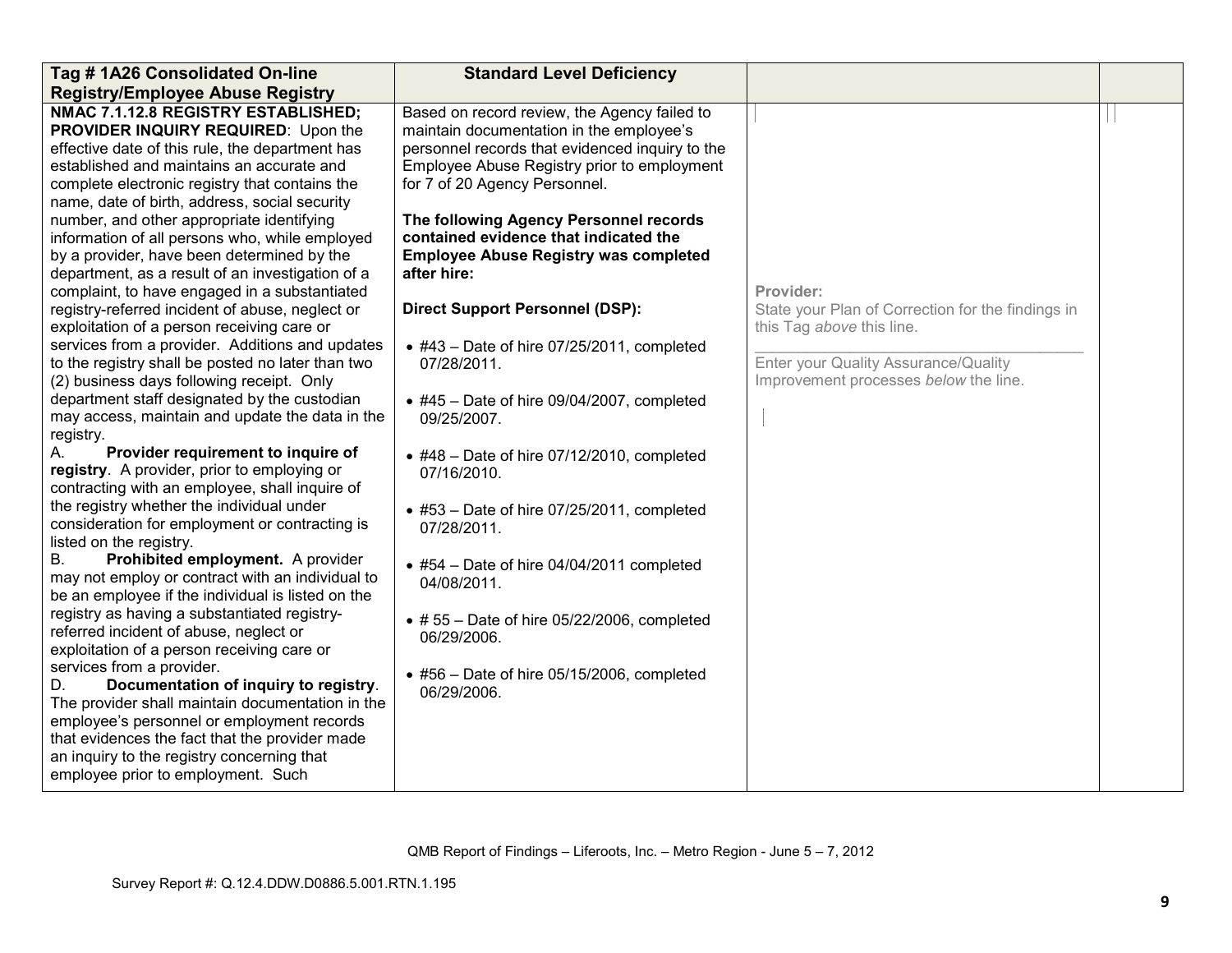| documentation must include evidence, based on      |  |
|----------------------------------------------------|--|
| the response to such inquiry received from the     |  |
| custodian by the provider, that the employee       |  |
| was not listed on the registry as having a         |  |
| substantiated registry-referred incident of abuse, |  |
| neglect or exploitation.                           |  |
| Documentation for other staff. With<br>Е.          |  |
| respect to all employed or contracted individuals  |  |
| providing direct care who are licensed health      |  |
| care professionals or certified nurse aides, the   |  |
| provider shall maintain documentation reflecting   |  |
| the individual's current licensure as a health     |  |
| care professional or current certification as a    |  |
| nurse aide.                                        |  |
| F.<br>Consequences of noncompliance.               |  |
| The department or other governmental agency        |  |
| having regulatory enforcement authority over a     |  |
| provider may sanction a provider in accordance     |  |
| with applicable law if the provider fails to make  |  |
| an appropriate and timely inquiry of the registry, |  |
| or fails to maintain evidence of such inquiry, in  |  |
| connection with the hiring or contracting of an    |  |
| employee; or for employing or contracting any      |  |
| person to work as an employee who is listed on     |  |
| the registry. Such sanctions may include a         |  |
| directed plan of correction, civil monetary        |  |
| penalty not to exceed five thousand dollars        |  |
| (\$5000) per instance, or termination or non-      |  |
| renewal of any contract with the department or     |  |
| other governmental agency.                         |  |
|                                                    |  |
| Developmental Disabilities (DD) Waiver Service     |  |
| Standards effective 4/1/2007                       |  |
| <b>Chapter 1.IV. General Provider</b>              |  |
| Requirements. D. Criminal History                  |  |
| Screening: All personnel shall be screened by      |  |
| the Provider Agency in regard to the employee's    |  |
| qualifications, references, and employment         |  |
| history, prior to employment. All Provider         |  |
| Agencies shall comply with the Criminal Records    |  |
| Screening for Caregivers 7.1.12 NMAC and           |  |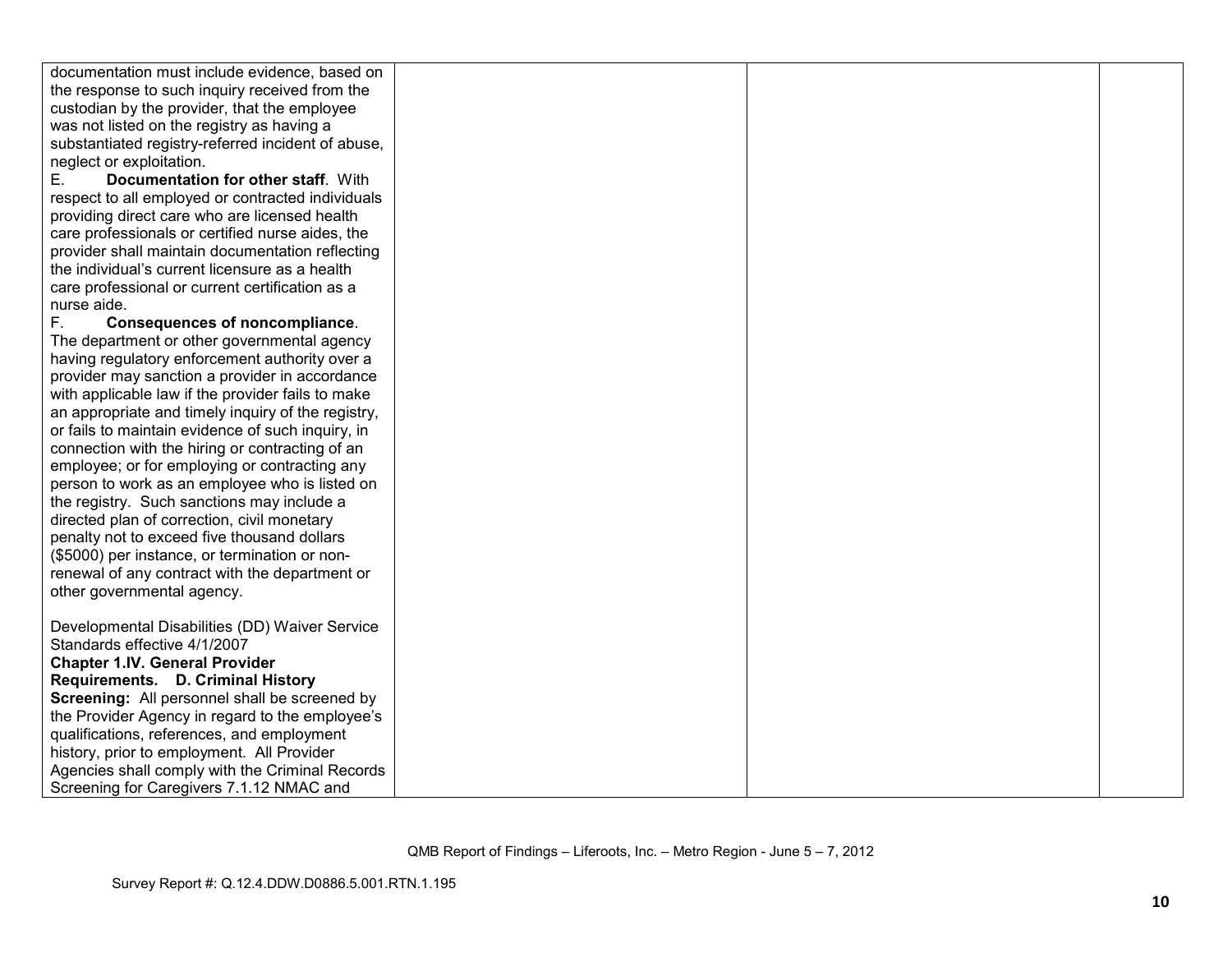| Employee Abuse Registry 7.1.12 NMAC as<br>required by the Department of Health, Division<br>of Health Improvement. |  |  |
|--------------------------------------------------------------------------------------------------------------------|--|--|
|                                                                                                                    |  |  |
|                                                                                                                    |  |  |
|                                                                                                                    |  |  |
|                                                                                                                    |  |  |
|                                                                                                                    |  |  |
|                                                                                                                    |  |  |
|                                                                                                                    |  |  |
|                                                                                                                    |  |  |
|                                                                                                                    |  |  |
|                                                                                                                    |  |  |
|                                                                                                                    |  |  |
|                                                                                                                    |  |  |
|                                                                                                                    |  |  |
|                                                                                                                    |  |  |
|                                                                                                                    |  |  |
|                                                                                                                    |  |  |
|                                                                                                                    |  |  |
|                                                                                                                    |  |  |
|                                                                                                                    |  |  |
|                                                                                                                    |  |  |
|                                                                                                                    |  |  |
|                                                                                                                    |  |  |
|                                                                                                                    |  |  |
|                                                                                                                    |  |  |
|                                                                                                                    |  |  |
|                                                                                                                    |  |  |
|                                                                                                                    |  |  |
|                                                                                                                    |  |  |
|                                                                                                                    |  |  |
|                                                                                                                    |  |  |
|                                                                                                                    |  |  |
|                                                                                                                    |  |  |
|                                                                                                                    |  |  |
|                                                                                                                    |  |  |
|                                                                                                                    |  |  |
|                                                                                                                    |  |  |
|                                                                                                                    |  |  |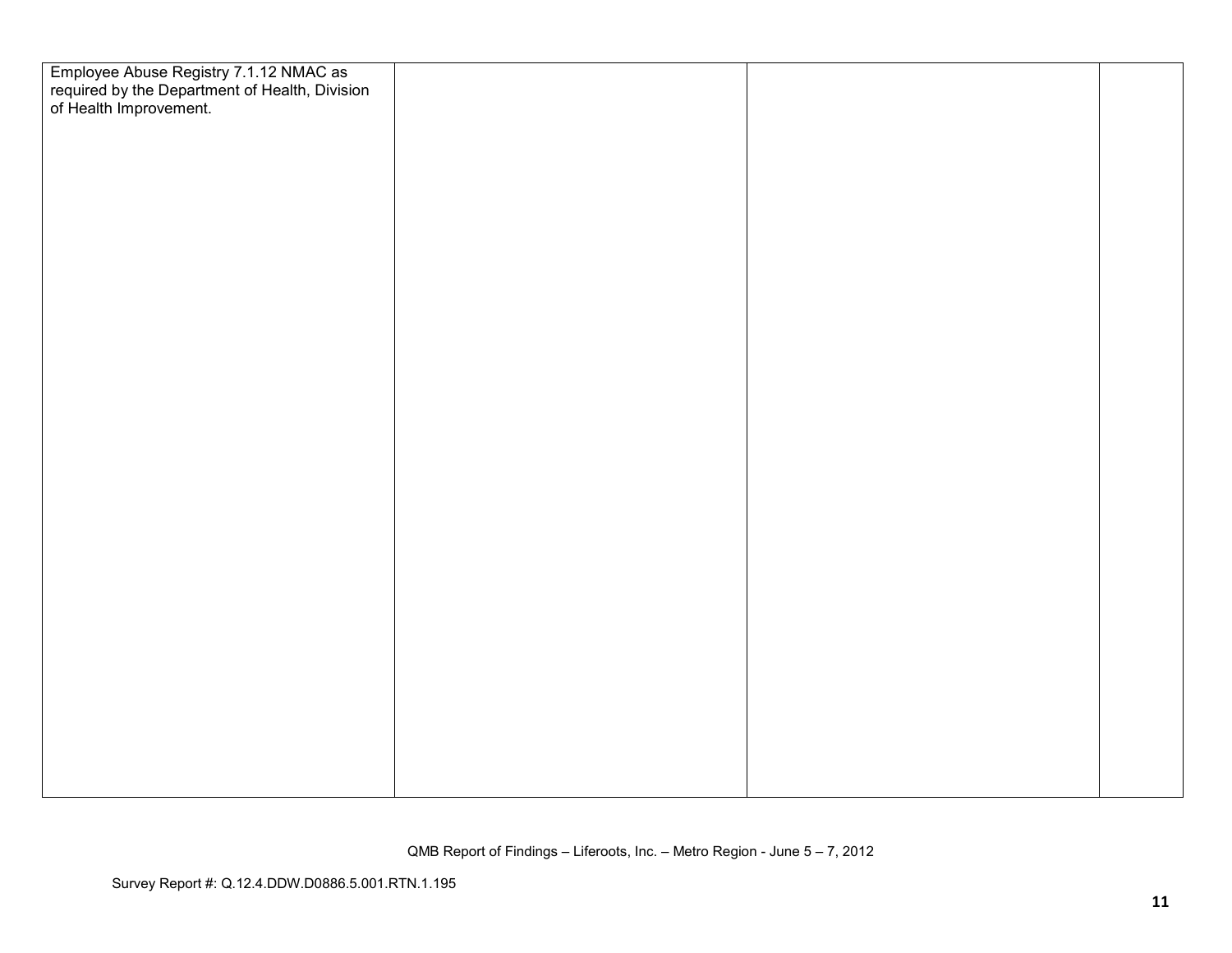| Tag # 1A28.2 Incident Mgt. System -                                                                                                                                                                                                                                                                                                                                                                                                                                                                                                                                                                                                                                                                                                                                                                                                                                                                                                                                | <b>Standard Level Deficiency</b>                                                                                                                                                                                                                                                                                                                                                                                                                                                                      |                                                                                             |  |
|--------------------------------------------------------------------------------------------------------------------------------------------------------------------------------------------------------------------------------------------------------------------------------------------------------------------------------------------------------------------------------------------------------------------------------------------------------------------------------------------------------------------------------------------------------------------------------------------------------------------------------------------------------------------------------------------------------------------------------------------------------------------------------------------------------------------------------------------------------------------------------------------------------------------------------------------------------------------|-------------------------------------------------------------------------------------------------------------------------------------------------------------------------------------------------------------------------------------------------------------------------------------------------------------------------------------------------------------------------------------------------------------------------------------------------------------------------------------------------------|---------------------------------------------------------------------------------------------|--|
| <b>Parent/Guardian Training</b>                                                                                                                                                                                                                                                                                                                                                                                                                                                                                                                                                                                                                                                                                                                                                                                                                                                                                                                                    |                                                                                                                                                                                                                                                                                                                                                                                                                                                                                                       |                                                                                             |  |
| NMAC 7.1.13.10 INCIDENT MANAGEMENT<br><b>SYSTEM REQUIREMENTS:</b><br>A. General: All licensed health care facilities<br>and community based service providers shall<br>establish and maintain an incident management<br>system, which emphasizes the principles of<br>prevention and staff involvement. The licensed<br>health care facility or community based service<br>provider shall ensure that the incident<br>management system policies and procedures<br>requires all employees to be competently trained<br>to respond to, report, and document incidents in<br>a timely and accurate manner.                                                                                                                                                                                                                                                                                                                                                           | Based on record review, the Agency failed to<br>provide documentation indicating consumer,<br>family members, or legal guardians had received<br>an orientation packet including incident<br>management system policies and procedural<br>information concerning the reporting of Abuse,<br>Neglect and Misappropriation of Consumers'<br>Property, for 1 of 19 individuals.<br>• Parent/Guardian Incident Management<br>Training (Abuse, Neglect & Misappropriation<br>of Consumers' Property) (#19) | Provider:<br>State your Plan of Correction for the findings in<br>this Tag above this line. |  |
| E. Consumer and Guardian Orientation<br>Packet: Consumers, family members and legal<br>guardians shall be made aware of and have<br>available immediate accessibility to the licensed<br>health care facility and community based service<br>provider incident reporting processes. The<br>licensed health care facility and community<br>based service provider shall provide consumers,<br>family members or legal guardians an<br>orientation packet to include incident<br>management systems policies and procedural<br>information concerning the reporting of abuse,<br>neglect or misappropriation. The licensed health<br>care facility and community based service<br>provider shall include a signed statement<br>indicating the date, time, and place they<br>received their orientation packet to be contained<br>in the consumer's file. The appropriate<br>consumer, family member or legal guardian shall<br>sign this at the time of orientation. |                                                                                                                                                                                                                                                                                                                                                                                                                                                                                                       | Enter your Quality Assurance/Quality<br>Improvement processes below the line.               |  |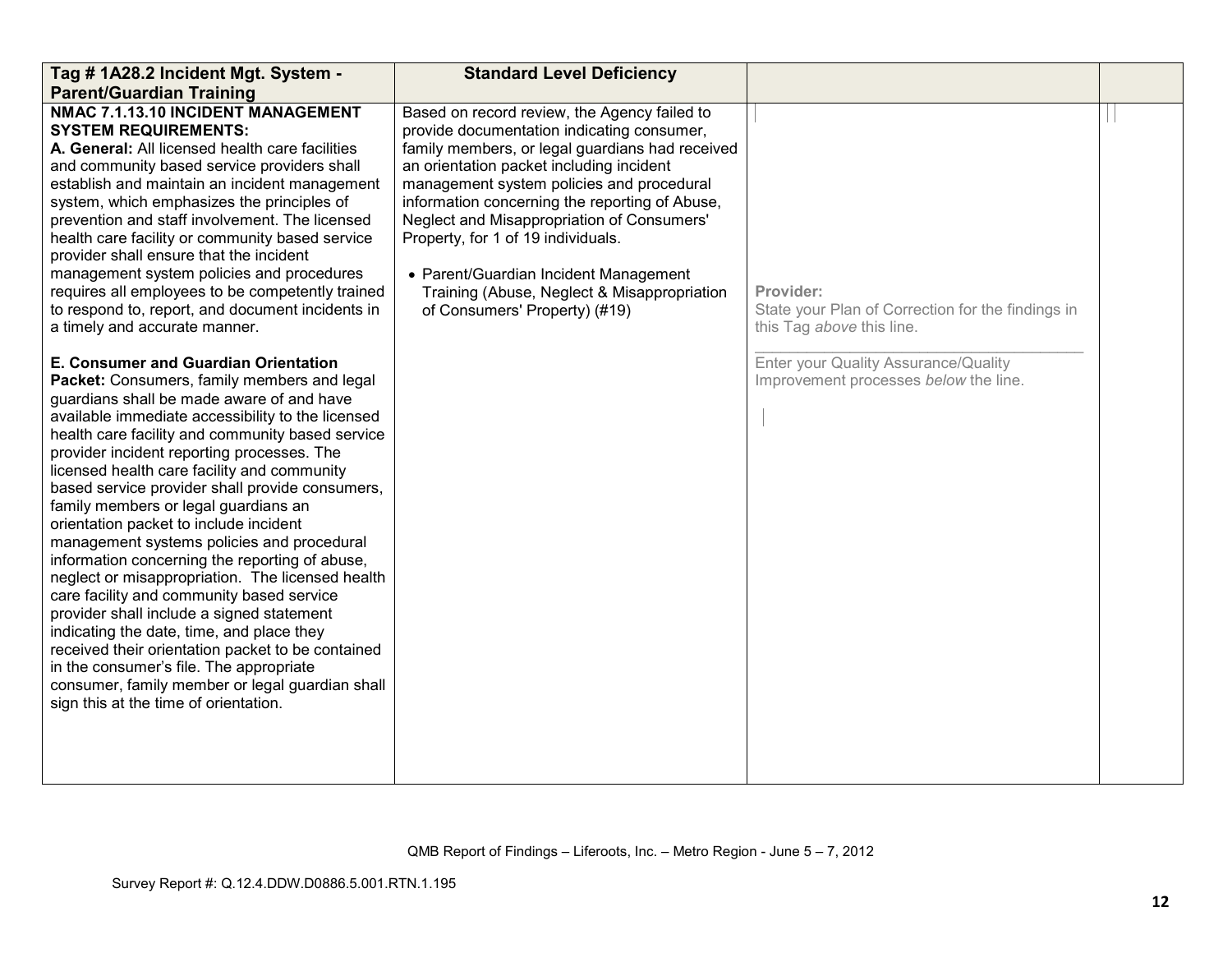| Tag # 1A15.2 & 5109 - Healthcare                                                              | <b>Standard Level Deficiency</b>                      |                                                   |  |
|-----------------------------------------------------------------------------------------------|-------------------------------------------------------|---------------------------------------------------|--|
| <b>Documentation</b>                                                                          |                                                       |                                                   |  |
| Developmental Disabilities (DD) Waiver                                                        | Based on record review, the Agency failed to          |                                                   |  |
| Service Standards effective 4/1/2007                                                          | maintain the required documentation in the            |                                                   |  |
| <b>CHAPTER 1. III. PROVIDER AGENCY</b>                                                        | Individuals Agency Record as required per             |                                                   |  |
| DOCUMENTATION OF SERVICE DELIVERY<br><b>AND LOCATION - Healthcare</b>                         | standard for 5 of 19 individuals                      |                                                   |  |
| <b>Documentation by Nurses For Community</b>                                                  | The following were not found, incomplete and/or       |                                                   |  |
| <b>Living Services, Community Inclusion</b>                                                   | not current:                                          |                                                   |  |
| <b>Services and Private Duty Nursing</b>                                                      |                                                       |                                                   |  |
| Services: Nursing services must be available                                                  | • Electronic Health Assessment Tool (eChat)           |                                                   |  |
| as needed and documented for Provider                                                         | (#1, 11 & 8 & 13)                                     |                                                   |  |
| Agencies delivering Community Living                                                          |                                                       | Provider:                                         |  |
| Services, Community Inclusion Services and                                                    | • Medication Administration Assessment Tool           | State your Plan of Correction for the findings in |  |
| Private Duty Nursing Services.                                                                | (#1 & 8 & 13)                                         | this Tag above this line.                         |  |
|                                                                                               |                                                       |                                                   |  |
| Chapter 1. III. E. (1 - 4) (1) Documentation of                                               | • Aspiration Risk Management Screening Tool           | Enter your Quality Assurance/Quality              |  |
| nursing assessment activities                                                                 | (#1 & 8 & 13)                                         | Improvement processes below the line.             |  |
| (a) The following hierarchy shall be used to                                                  |                                                       |                                                   |  |
| determine which provider agency is<br>responsible for completion of the HAT and               | • Quarterly Nursing Review of HCP/Crisis              |                                                   |  |
| MAAT and related subsequent planning and                                                      | Plans:                                                |                                                   |  |
| training:                                                                                     | <sup>o</sup> None found for 1/2012 - 4/2012 (#3)      |                                                   |  |
| (i) Community living services provider                                                        |                                                       |                                                   |  |
| agency;                                                                                       | <sup>o</sup> None found for 5/2011 - 11/2011 (#18)    |                                                   |  |
| (ii) Private duty nursing provider agency;                                                    | • Special Health Care Needs:                          |                                                   |  |
| (iii) Adult habilitation provider agency;                                                     | • Nutritional Evaluation                              |                                                   |  |
| (iv) Community access provider agency; and                                                    | Individual #3 - According to collateral               |                                                   |  |
| (v) Supported employment provider agency.                                                     | documentation reviewed the individual is              |                                                   |  |
| (b) The provider agency must arrange for their                                                | required to have an evaluation. No                    |                                                   |  |
| nurse to complete the Health Assessment Tool                                                  | evidence of current evaluation found.                 |                                                   |  |
| (HAT) and the Medication Administration                                                       |                                                       |                                                   |  |
| Assessment Tool (MAAT) on at least an annual<br>basis for each individual receiving community | • Health Care Plans                                   |                                                   |  |
| living, community inclusion or private duty                                                   | • Gastrointestinal                                    |                                                   |  |
| nursing services, unless the provider agency                                                  | <sup>o</sup> Individual #18 - According to Electronic |                                                   |  |
| arranges for the individual's Primary Care                                                    | Comprehensive Heath Assessment Tool                   |                                                   |  |
| Practitioner (PCP) to voluntarily complete these                                              | the individual is required to have a plan.            |                                                   |  |
| assessments in lieu of the agency nurse.                                                      | No evidence of a plan found.                          |                                                   |  |
| Agency nurses may also complete these                                                         |                                                       |                                                   |  |
|                                                                                               | • Neuro shunt                                         |                                                   |  |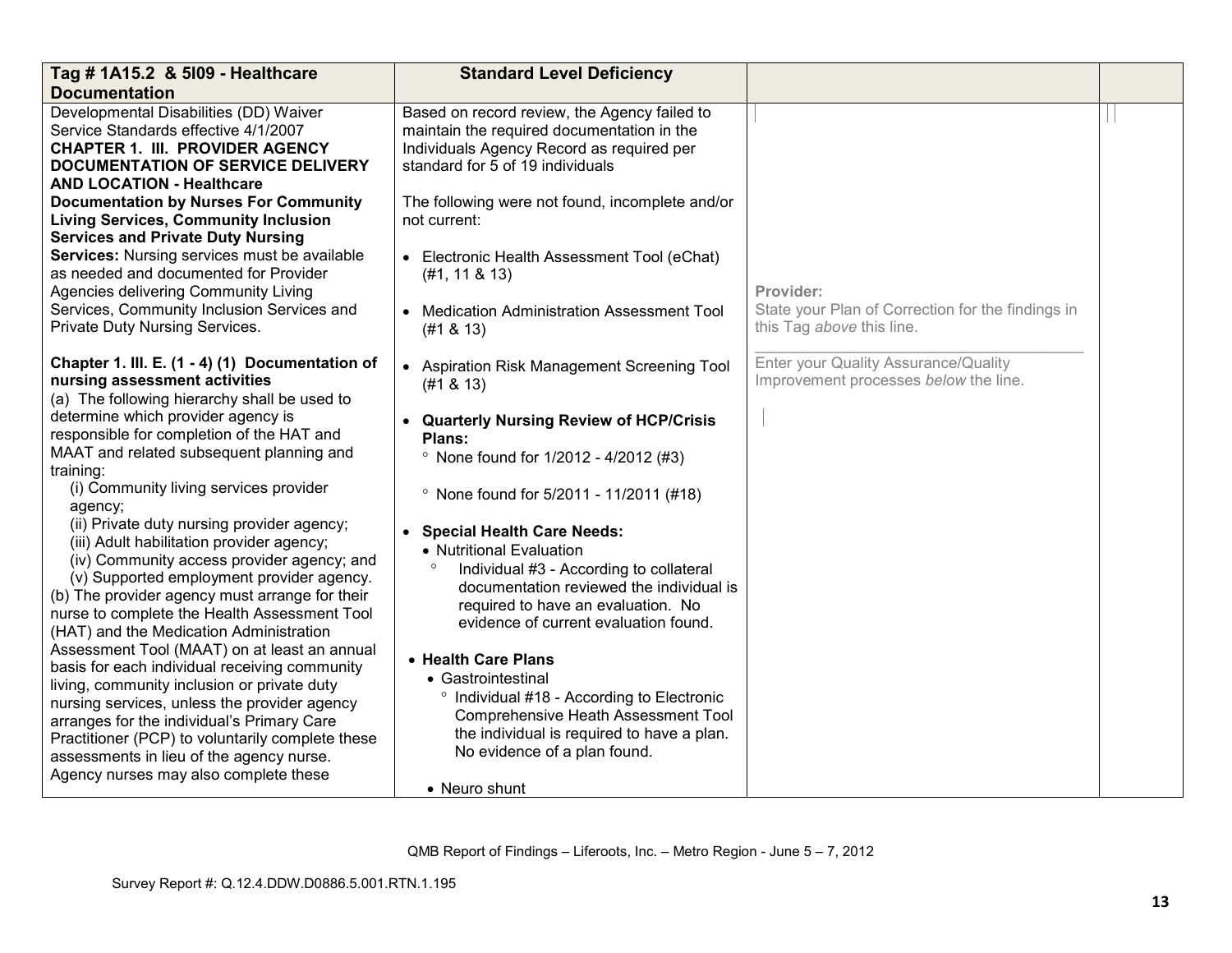| assessments in collaboration with the Primary     | <sup>o</sup> Individual #18 - According to Electronic |  |
|---------------------------------------------------|-------------------------------------------------------|--|
| Care Practitioner if they believe such            | Comprehensive Heath Assessment Tool                   |  |
| consultation is necessary for an accurate         | the individual is required to have a plan.            |  |
| assessment. Family Living Provider Agencies       | No evidence of a plan found.                          |  |
| have the option of having the subcontracted       |                                                       |  |
| caregiver complete the HAT instead of the         | • Crisis Plans/Medical Emergency                      |  |
| nurse or PCP, if the caregiver is comfortable     | <b>Response Plans</b>                                 |  |
| doing so. However, the agency nurse must be       | • Allergies                                           |  |
| available to assist the caregiver upon request.   | ° Individual #13 - As indicated by the IST            |  |
| (c) For newly allocated individuals, the HAT      | section of ISP the individual is required             |  |
| and the MAAT must be completed within             | to have a plan.                                       |  |
| seventy-two (72) hours of admission into direct   |                                                       |  |
| services or two weeks following the initial ISP,  |                                                       |  |
| whichever comes first.                            | • Seasonal Allergies                                  |  |
| (d) For individuals already in services, the HAT  | ° Individual #3 - As indicated by the IST             |  |
| and the MAAT must be completed at least           | section of ISP the individual is required             |  |
| fourteen (14) days prior to the annual ISP        | to have a plan. No evidence of a plan                 |  |
| meeting and submitted to all members of the       | found.                                                |  |
| interdisciplinary team. The HAT must also be      |                                                       |  |
| completed at the time of any significant change   |                                                       |  |
| in clinical condition and upon return from any    |                                                       |  |
| hospitalizations. In addition to annually, the    |                                                       |  |
| MAAT must be completed at the time of any         |                                                       |  |
| significant change in clinical condition, when a  |                                                       |  |
| medication regime or route change requires        |                                                       |  |
| delivery by licensed or certified staff, or when  |                                                       |  |
| an individual has completed additional training   |                                                       |  |
| designed to improve their skills to support self- |                                                       |  |
| administration (see DDSD Medication               |                                                       |  |
| Assessment and Delivery Policy).                  |                                                       |  |
| (e) Nursing assessments conducted to              |                                                       |  |
| determine current health status or to evaluate a  |                                                       |  |
| change in clinical condition must be              |                                                       |  |
| documented in a signed progress note that         |                                                       |  |
| includes time and date as well as subjective      |                                                       |  |
| information including the individual complaints,  |                                                       |  |
| signs and symptoms noted by staff, family         |                                                       |  |
| members or other team members; objective          |                                                       |  |
| information including vital signs, physical       |                                                       |  |
| examination, weight, and other pertinent data     |                                                       |  |
| for the given situation (e.g., seizure frequency, |                                                       |  |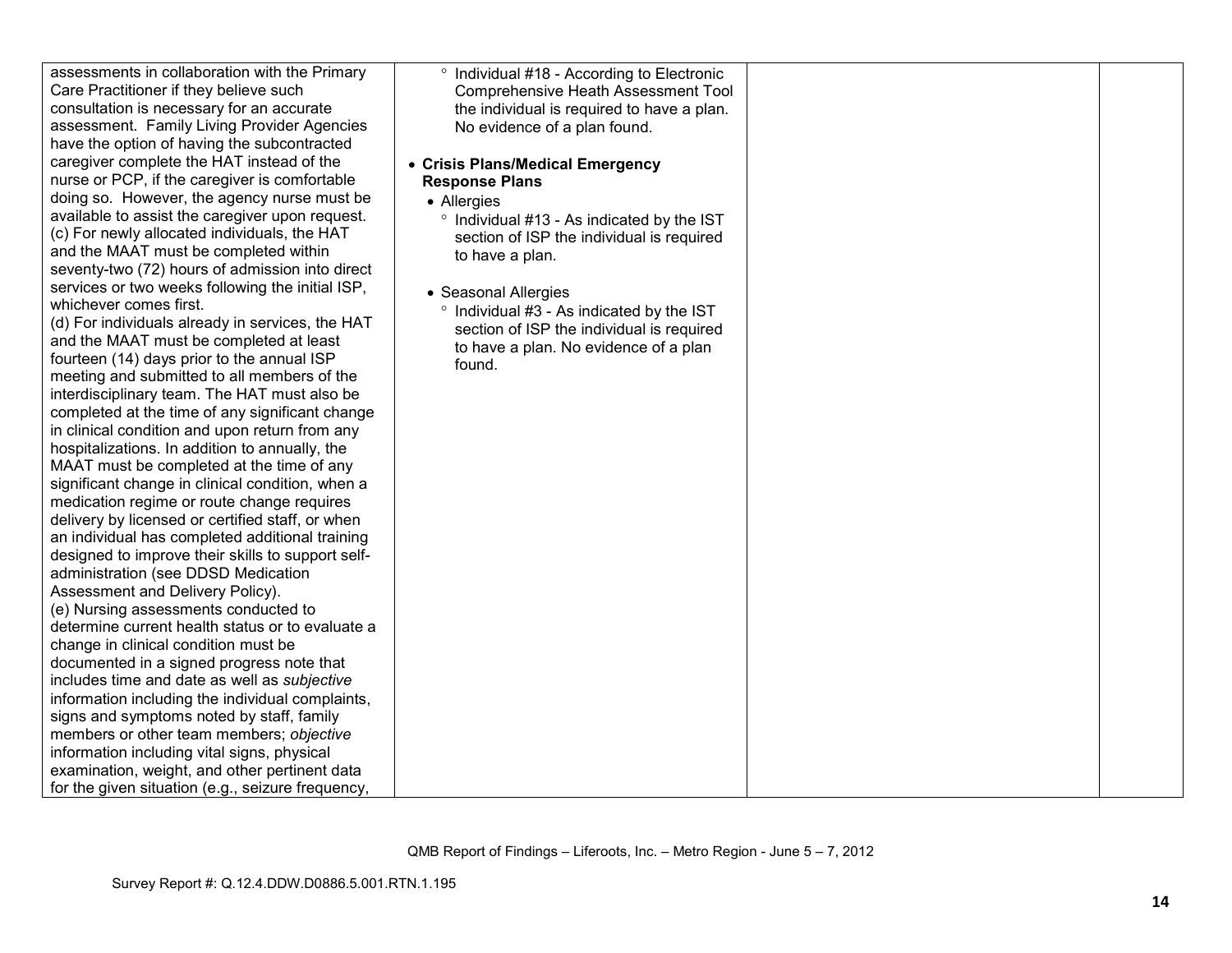| method in which temperature taken);              |  |  |
|--------------------------------------------------|--|--|
| assessment of the clinical status, and plan of   |  |  |
| action addressing relevant aspects of all active |  |  |
| health problems and follow up on any             |  |  |
| recommendations of medical consultants.          |  |  |
| (2) Health related plans                         |  |  |
| (a) For individuals with chronic conditions that |  |  |
| have the potential to exacerbate into a life-    |  |  |
| threatening situation, a medical crisis          |  |  |
| prevention and intervention plan must be         |  |  |
| written by the nurse or other appropriately      |  |  |
| designated healthcare professional.              |  |  |
| (b) Crisis prevention and intervention plans     |  |  |
| must be written in user-friendly language that   |  |  |
| is easily understood by those implementing       |  |  |
| the plan.                                        |  |  |
| (c) The nurse shall also document training       |  |  |
| regarding the crisis prevention and              |  |  |
| intervention plan delivered to agency staff and  |  |  |
| other team members, clearly indicating           |  |  |
| competency determination for each trainee.       |  |  |
| (d) If the individual receives services from     |  |  |
| separate agencies for community living and       |  |  |
| community inclusion services, nurses from        |  |  |
| each agency shall collaborate in the             |  |  |
| development of and training delivery for crisis  |  |  |
| prevention and intervention plans to assure      |  |  |
| maximum consistency across settings.             |  |  |
| (3) For all individuals with a HAT score of 4, 5 |  |  |
| or 6, the nurse shall develop a comprehensive    |  |  |
| healthcare plan that includes health related     |  |  |
| supports identified in the ISP (The healthcare   |  |  |
| plan is the equivalent of a nursing care plan;   |  |  |
| two separate documents are not required nor      |  |  |
| recommended):                                    |  |  |
| (a) Each healthcare plan must include a          |  |  |
| statement of the person's healthcare needs       |  |  |
| and list measurable goals to be achieved         |  |  |
| through implementation of the healthcare plan.   |  |  |
| Needs statements may be based upon               |  |  |
| supports needed for the individual to maintain   |  |  |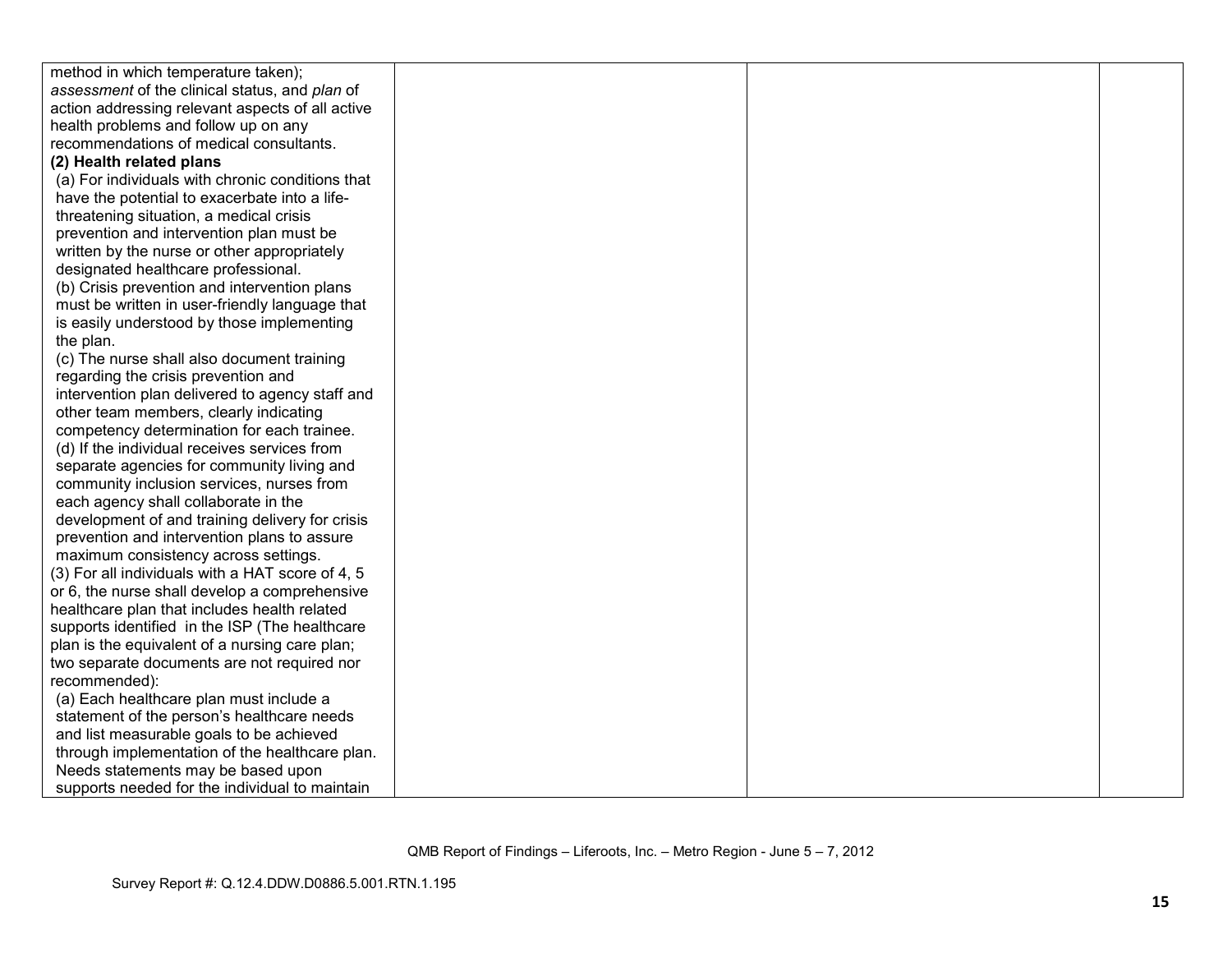| a current strength, ability or skill related to   |  |  |
|---------------------------------------------------|--|--|
| their health, prevention measures, and/or         |  |  |
| supports needed to remediate, minimize or         |  |  |
| manage an existing health condition.              |  |  |
| (b) Goals must be measurable and shall be         |  |  |
| revised when an individual has met the goal       |  |  |
| and has the potential to attain additional goals  |  |  |
| or no longer requires supports in order to        |  |  |
| maintain the goal.                                |  |  |
| (c) Approaches described in the plan shall be     |  |  |
| individualized to reflect the individual's unique |  |  |
| needs, provide guidance to the caregiver(s)       |  |  |
| and designed to support successful                |  |  |
| interactions. Some interventions may be           |  |  |
| carried out by staff, family members or other     |  |  |
| team members, and other interventions may         |  |  |
| be carried out directly by the nurse – persons    |  |  |
| responsible for each intervention shall be        |  |  |
| specified in the plan.                            |  |  |
| (d) Healthcare plans shall be written in          |  |  |
| language that will be easily understood by the    |  |  |
| person(s) identified as implementing the          |  |  |
| interventions.                                    |  |  |
| (e) The nurse shall also document training on     |  |  |
| the healthcare plan delivered to agency staff     |  |  |
| and other team members, clearly indicating        |  |  |
| competency determination for each trainee. If     |  |  |
| the individual receives services from separate    |  |  |
| agencies for community living and community       |  |  |
| inclusion services, nurses from each agency       |  |  |
| shall collaborate in the development of and       |  |  |
| training delivery for healthcare plans to assure  |  |  |
| maximum consistency across settings.              |  |  |
| (f) Healthcare plans must be updated to reflect   |  |  |
| relevant discharge orders whenever an             |  |  |
| individual returns to services following a        |  |  |
| hospitalization.                                  |  |  |
| (g) All crisis prevention and intervention plans  |  |  |
| and healthcare plans shall include the            |  |  |
| individual's name and date on each page and       |  |  |
| shall be signed by the author.                    |  |  |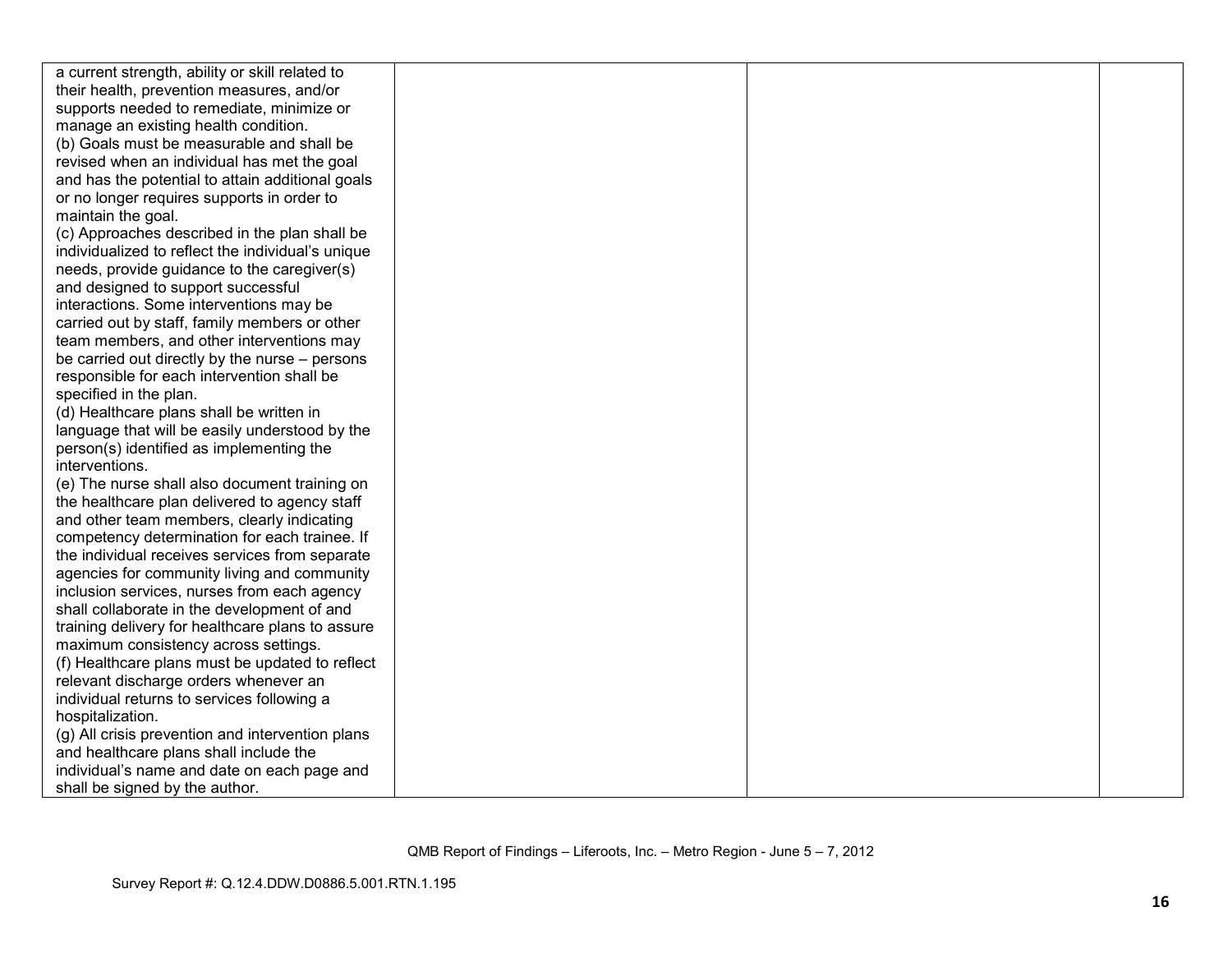| (h) Crisis prevention and intervention plans as                                   |  |  |
|-----------------------------------------------------------------------------------|--|--|
| well as healthcare plans shall be reviewed by                                     |  |  |
| the nurse at least quarterly, and updated as                                      |  |  |
| needed.                                                                           |  |  |
| (4) General Nursing Documentation                                                 |  |  |
| (a) The nurse shall complete legible and                                          |  |  |
| signed progress notes with date and time                                          |  |  |
| indicated that describe all interventions or                                      |  |  |
| interactions conducted with individuals served                                    |  |  |
| as well as all interactions with other healthcare                                 |  |  |
| providers serving the individual. All                                             |  |  |
| interactions shall be documented whether they                                     |  |  |
| occur by phone or in person.                                                      |  |  |
| (b) For individuals with a HAT score of 4, 5 or                                   |  |  |
| 6, or who have identified health concerns in                                      |  |  |
| their ISP, the nurse shall provide the                                            |  |  |
| interdisciplinary team with a quarterly report                                    |  |  |
| that indicates current health status and                                          |  |  |
| progress to date on health related ISP desired                                    |  |  |
| outcomes and action plans as well as                                              |  |  |
| progress toward goals in the healthcare plan.                                     |  |  |
|                                                                                   |  |  |
| Developmental Disabilities (DD) Waiver                                            |  |  |
| Service Standards effective 4/1/2007                                              |  |  |
| <b>CHAPTER 5 IV. COMMUNITY INCLUSION</b>                                          |  |  |
| <b>SERVICES PROVIDER AGENCY</b>                                                   |  |  |
| <b>REQUIREMENTS</b>                                                               |  |  |
| <b>B. IDT Coordination</b>                                                        |  |  |
| (1) Community Inclusion Services Provider                                         |  |  |
| Agencies shall participate on the IDT as                                          |  |  |
| specified in the ISP Regulations (7.26.5)                                         |  |  |
| NMAC), and shall ensure direct support staff                                      |  |  |
| participation as needed to plan effectively for                                   |  |  |
| the individual; and                                                               |  |  |
|                                                                                   |  |  |
| (2) Coordinate with the IDT to ensure that                                        |  |  |
| each individual participating in Community                                        |  |  |
| Inclusion Services who has a score of 4, 5, or 6                                  |  |  |
| on the HAT has a Health Care Plan developed                                       |  |  |
| by a licensed nurse, and if applicable, a Crisis<br>Prevention/Intervention Plan. |  |  |
|                                                                                   |  |  |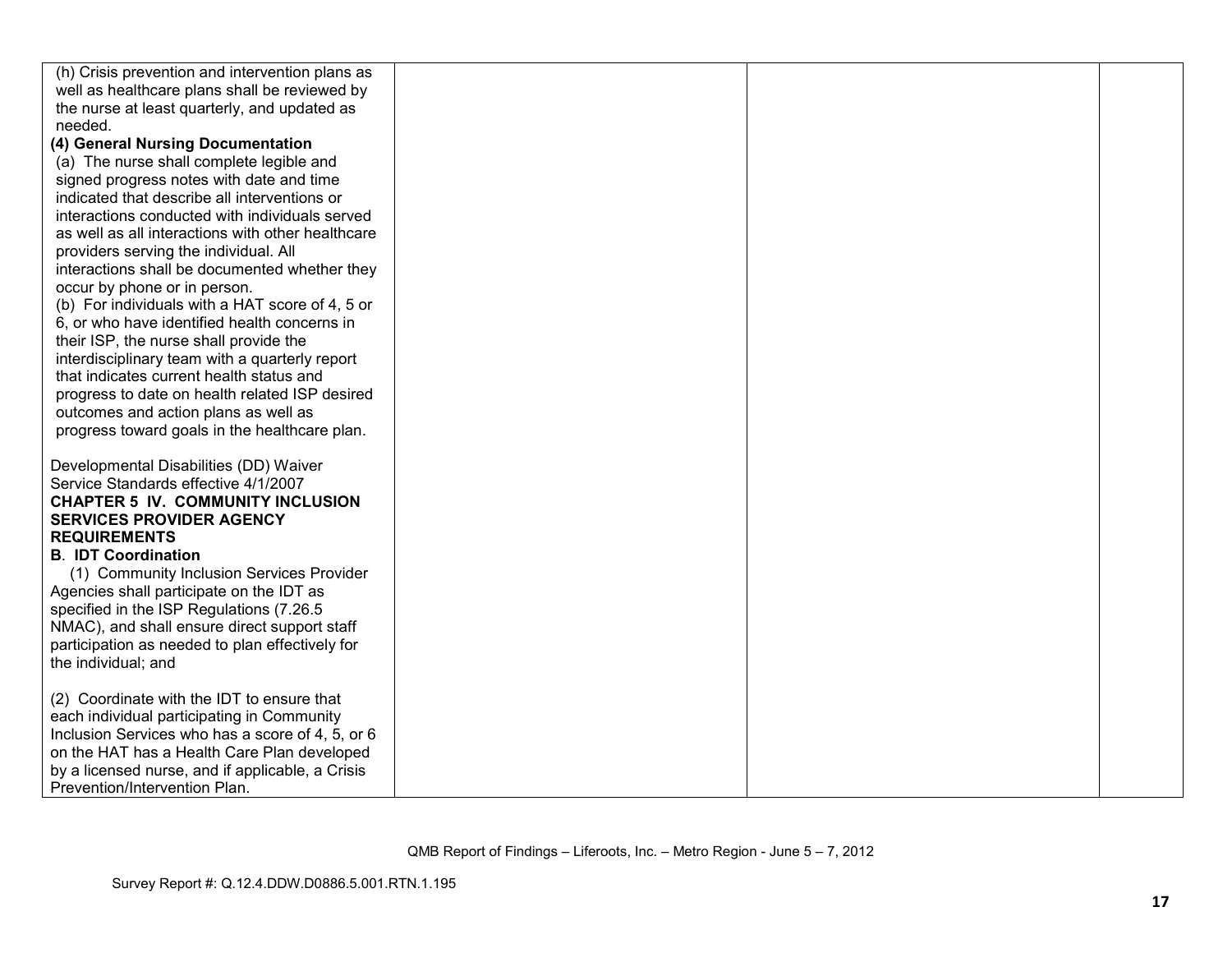| <b>Department of Health Developmental</b><br><b>Disabilities Supports Division Policy.</b><br><b>Medical Emergency Response Plan Policy</b><br>MERP-001 eff.8/1/2010                                                                                                                                                                                                                                                                                                                                                                                                                                                                                                                                                                                                                                                                                                                                                                                                                                                      |
|---------------------------------------------------------------------------------------------------------------------------------------------------------------------------------------------------------------------------------------------------------------------------------------------------------------------------------------------------------------------------------------------------------------------------------------------------------------------------------------------------------------------------------------------------------------------------------------------------------------------------------------------------------------------------------------------------------------------------------------------------------------------------------------------------------------------------------------------------------------------------------------------------------------------------------------------------------------------------------------------------------------------------|
| F. The MERP shall be written in clear, jargon<br>free language and include at a minimum the<br>following information:<br>1. A brief, simple description of the condition<br>2. A brief description of the most likely life<br>threatening complications that might occur and<br>what those complications may look like to an<br>3. A concise list of the most important<br>measures that may prevent the life threatening<br>complication from occurring (e.g., avoiding<br>allergens that trigger an asthma attack or<br>making sure the person with diabetes has<br>snacks with them to avoid hypoglycemia).<br>4. Clear, jargon free, step-by-step instructions<br>regarding the actions to be taken by direct<br>support personnel (DSP) and/or others to<br>intervene in the emergency, including criteria<br>for when to call 911.<br>5. Emergency contacts with phone numbers.<br>6. Reference to whether the individual has<br>advance directives or not, and if so, where the<br>advance directives are located. |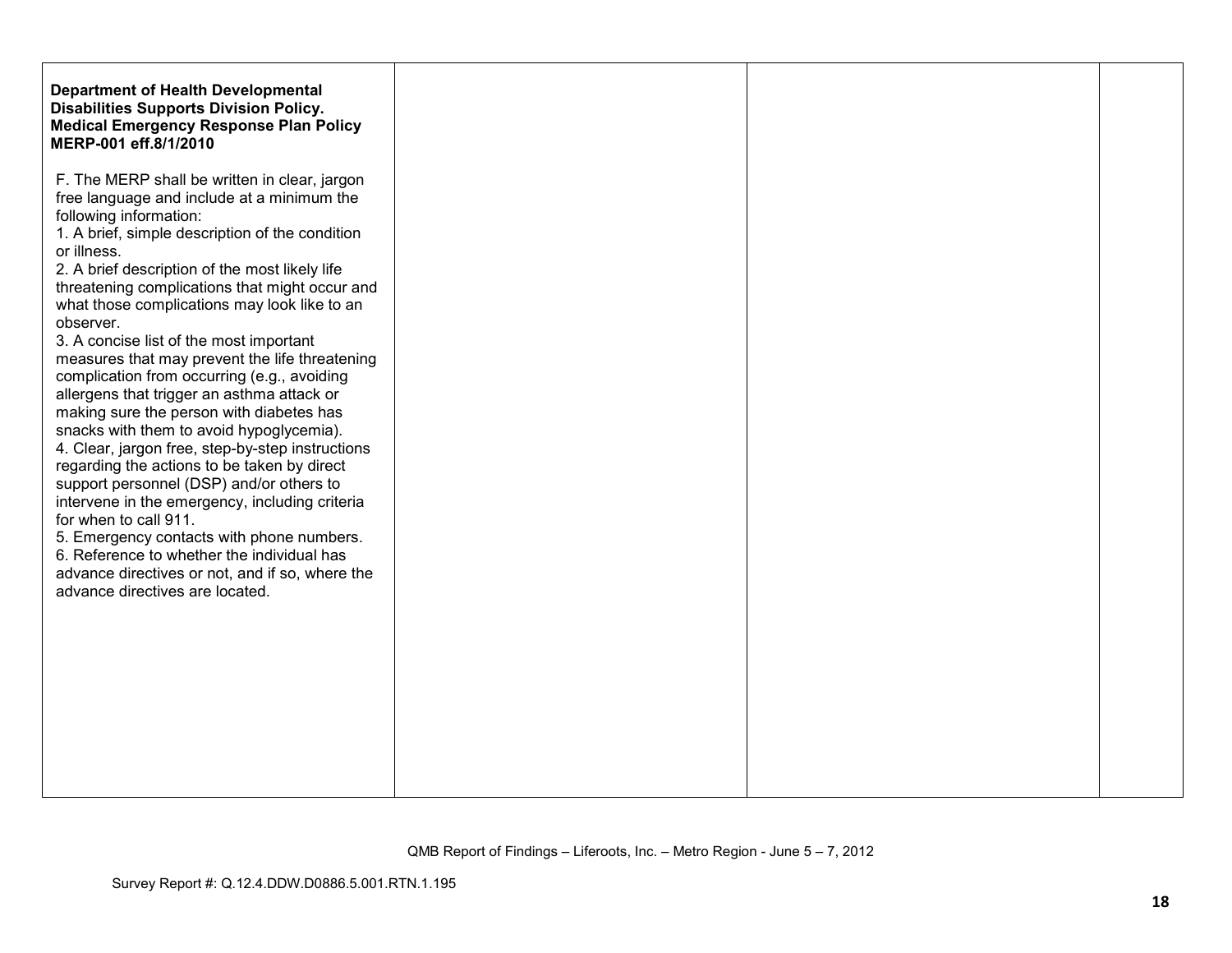| Tag # 1A29 Complaints / Grievances -<br>Acknowledgement                                                                                                                                                                                                                                                                                                                                                                                                                                                 | <b>Standard Level Deficiency</b>                                                                                                                                                                                                                          |                                                                                                                                                                              |  |
|---------------------------------------------------------------------------------------------------------------------------------------------------------------------------------------------------------------------------------------------------------------------------------------------------------------------------------------------------------------------------------------------------------------------------------------------------------------------------------------------------------|-----------------------------------------------------------------------------------------------------------------------------------------------------------------------------------------------------------------------------------------------------------|------------------------------------------------------------------------------------------------------------------------------------------------------------------------------|--|
| NMAC 7.26.3.6<br>A These regulations set out rights that the<br>department expects all providers of services to<br>individuals with developmental disabilities to<br>respect. These regulations are intended to<br>complement the department's Client Complaint<br>Procedures (7 NMAC 26.4) [now 7.26.4<br>NMAC].                                                                                                                                                                                       | Based on record review, the Agency failed to<br>provide documentation, the complaint procedure<br>had been made available to individuals or their<br>legal guardians for 1 of 19 individuals.<br>• Grievance/Complaint Procedure<br>Acknowledgement (#19) |                                                                                                                                                                              |  |
| NMAC 7.26.3.13 Client Complaint Procedure<br>Available. A complainant may initiate a<br>complaint as provided in the client complaint<br>procedure to resolve complaints alleging that a<br>service provider has violated a client's rights as<br>described in Section 10 [now 7.26.3.10 NMAC].<br>The department will enforce remedies for<br>substantiated complaints of violation of a<br>client's rights as provided in client complaint<br>procedure. [09/12/94; 01/15/97; Recompiled<br>10/31/01] |                                                                                                                                                                                                                                                           | Provider:<br>State your Plan of Correction for the findings in<br>this Tag above this line.<br>Enter your Quality Assurance/Quality<br>Improvement processes below the line. |  |
| NMAC 7.26.4.13 Complaint Process:<br>A. (2). The service provider's complaint or<br>grievance procedure shall provide, at a<br>minimum, that: (a) the client is notified of the<br>service provider's complaint or grievance<br>procedure                                                                                                                                                                                                                                                               |                                                                                                                                                                                                                                                           |                                                                                                                                                                              |  |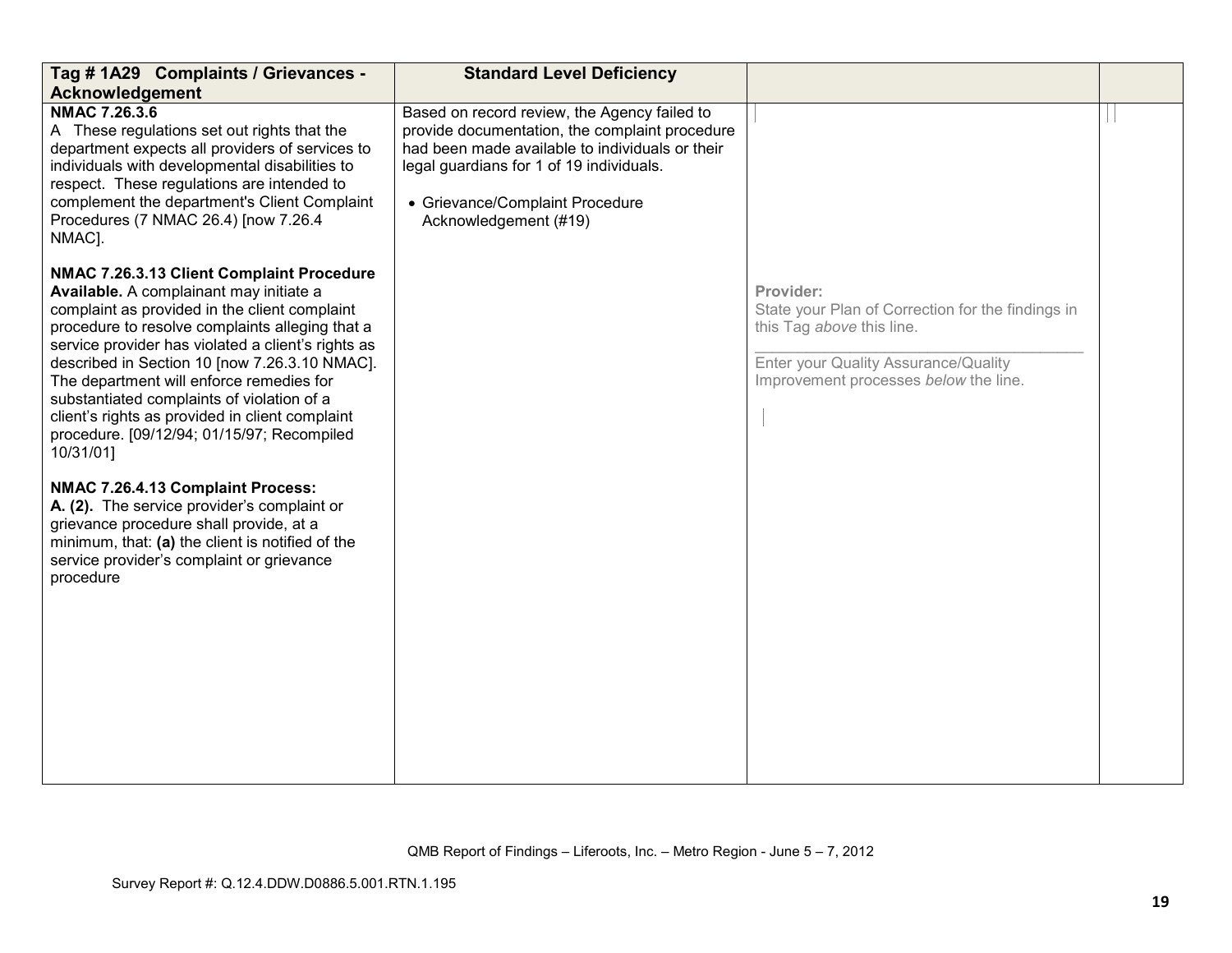| <b>Standard of Care</b>                                                                                                                                                                                                                                              | <b>Deficiencies</b>                                                                                                                                                                                                                                                                                | <b>Agency Plan of Correction, On-going</b>                                                                                                            | <b>Date</b> |
|----------------------------------------------------------------------------------------------------------------------------------------------------------------------------------------------------------------------------------------------------------------------|----------------------------------------------------------------------------------------------------------------------------------------------------------------------------------------------------------------------------------------------------------------------------------------------------|-------------------------------------------------------------------------------------------------------------------------------------------------------|-------------|
| <b>QA/QI &amp; Responsible Party</b><br><b>Due</b><br>CMS Assurance - Financial Accountability - State financial oversight exists to assure that claims are coded and paid for in<br>accordance with the reimbursement methodology specified in the approved waiver. |                                                                                                                                                                                                                                                                                                    |                                                                                                                                                       |             |
| TAG #1A12 All Services Reimbursement (No Deficiencies)                                                                                                                                                                                                               |                                                                                                                                                                                                                                                                                                    |                                                                                                                                                       |             |
| <b>SERVICE DELIVERY AND LOCATION</b>                                                                                                                                                                                                                                 |                                                                                                                                                                                                                                                                                                    | Developmental Disabilities (DD) Waiver Service Standards effective 4/1/2007 Chapter 1. III. PROVIDER AGENCY DOCUMENTATION OF                          |             |
| (3) The signature or authenticated name of staff providing the service.                                                                                                                                                                                              | prior to a request for reimbursement from the HSD. For each unit billed, the record shall contain the following:<br>(1) Date, start and end time of each service encounter or other billable service interval;<br>(2) A description of what occurred during the encounter or service interval; and | B. Billable Units: The documentation of the billable time spent with an individual shall be kept on the written or electronic record that is prepared |             |
| billing records supported billing activities for the months of February, March and April 2012.                                                                                                                                                                       |                                                                                                                                                                                                                                                                                                    | Billing for and Community Inclusion (Adult Habilitation & Supported Employment) services was reviewed for 19 of 19 individuals. Progress notes and    |             |